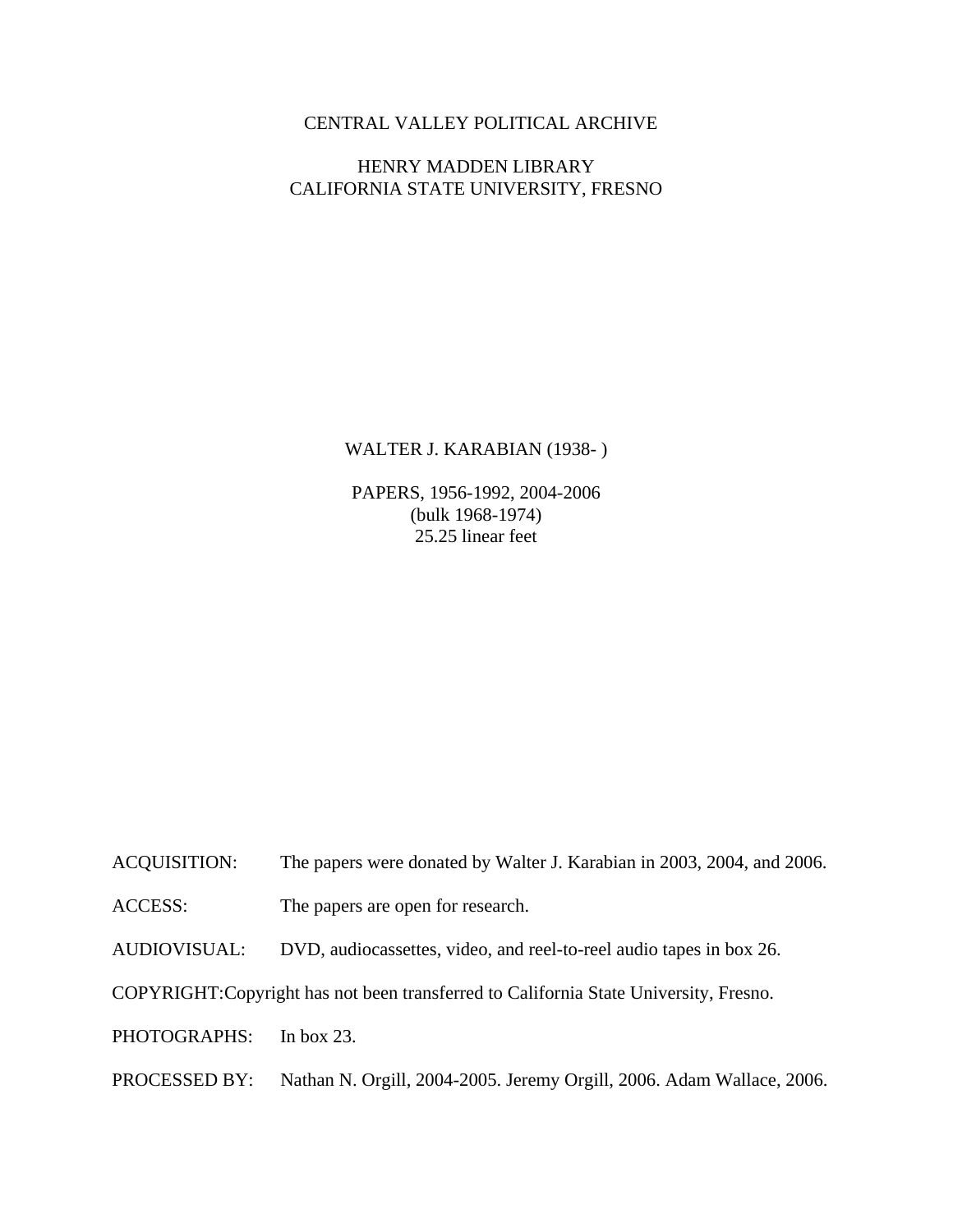### **Biography**

Walter J. Karabian was born in Fresno, California, in 1938. He grew up in Fresno's local Armenian community and graduated from Roosevelt High School in June 1956. After high school, Karabian left Fresno to attend the University of Southern California (USC) in Los Angeles. While studying at USC, Karabian was elected Student Body and Junior Class President. He was awarded his Bachelor of Arts in American History in 1960 and then continued his studies at USC. In 1963 Karabian graduated from the USC Law School where he later obtained a Master of Science degree in Public Administration from that institution as well. In addition to his studies, Karabian took an early interest in politics, working for President Lyndon B. Johnson's reelection campaign in 1964. After college, Karabian was a Deputy District Attorney for the County of Los Angeles and entered into private practice with John H. Karns, in Monterey Park.

Karabian moved directly into politics when, running as a Democrat, he was elected to the State Assembly in 1966 as a representative for the  $45<sup>th</sup>$  Assembly District in the West San Gabriel Valley region of Los Angeles County. One of the youngest men to ever be elected to the Assembly, Karabian continued to represent the 45<sup>th</sup> District for the next eight years, continually winning reelection to the State Assembly. He published various legal articles during his years in the Assembly and gained a reputation as a significant legal author as well as legislator. Karabian came to occupy a position of leadership among California Democrats and was eventually appointed the Assembly Majority Leader in 1971. As an up-and-coming Democratic leader, Karabian mentored many future members of the Assembly, including Richard Alatorre and Art Torres. Considering himself to be a progressive Democrat, Karabian spearheaded various progressive issues in his legislation. He authored bills that dealt with crime and the law, prison reform, education, civil rights, free speech, and the preservation of endangered species in California. Karabian eventually ran for Secretary of State in 1974, but lost his bid for that office in the primary election and for the most part retired from public life afterwards.

Since 1974, Karabian has practiced law for his firm, Karns and Karabian, in Los Angeles. He has continued to be a politically prominent individual since the 1970s. Karabian was selected as the co-chairman of a trade delegation that visited Cuba during Jimmy Carter's presidency and was named as the legal counsel for a legislative delegation to the Philippines in 1979. Descended from Armenian immigrants, Karabian has also taken an active interest in Armenian issues since 1974 and was selected to speak on behalf of a number of Armenian organizations relating to Armenian grievances and objectives before the Los Angeles World Affairs Council. Karabian currently resides in Los Angeles.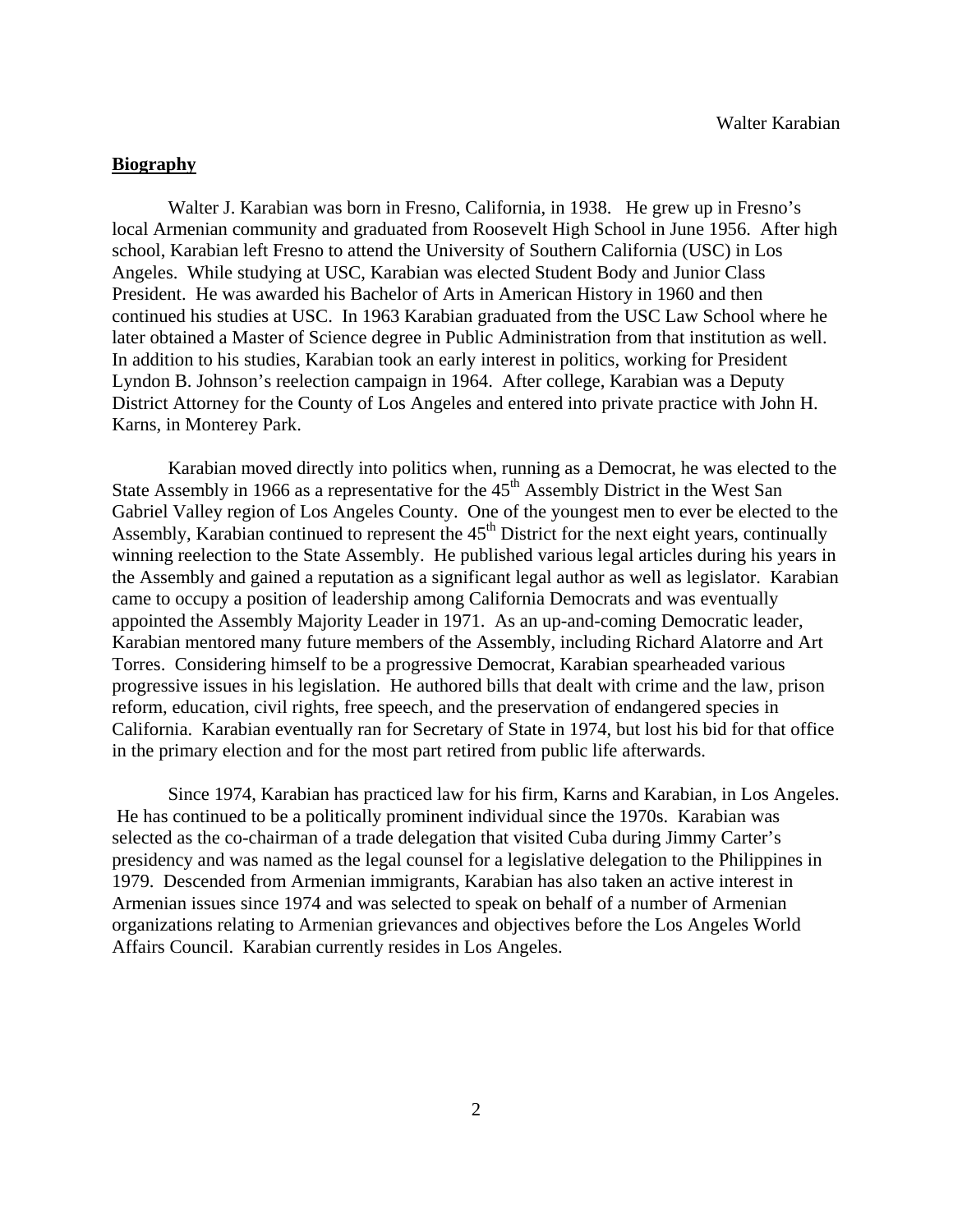#### **Scope and Content Note**

The Karabian papers measure 25 linear feet and date from 1964 to 1992, 2004 to 2005. The papers are arranged in nine series: Biographical information, Legislative files, Campaign materials, Correspondence, Writings, Subject files, Public relations files, Photographs, and Artifacts. The papers are the files that Karabian compiled in his career as a legislator, as well as other materials that relate to his career in the Assembly and his work in politics generally.

The **Biographical information** series (1956-1980, 2004-2005) contains short biographies written by Karabian or his aides for use in his legislative work, his résumés, and awards won by Karabian in his years as a legislator.

The **Legislative files** series (1967-1974) contains the records of Karabian's committee and commission work, files for the legislation that he authored, resolutions that he sponsored, Legislative Counsel opinions, Office of the Attorney General opinions, as well as miscellaneous records relating to his work in the State Assembly.

The **Campaign materials** series (1964-1974) contains the records of Karabian's campaigns for election and reelection to his seat in the 45<sup>th</sup> Assembly District, fundraising files for Karabian's campaigns, files of Karabian's work for other politicians' elections—including President Lyndon B. Johnson's run for reelection in 1964—records relating to Karabian's aborted 1974 bid for the office of Attorney General, and his efforts to win the Democratic primary for the office of Secretary of State in 1974.

The **Correspondence** series (1965-1992) contains Karabian's correspondence with various individuals, arranged alphabetically by surname, for the years just before he came into office, up until the 1990s.

The **Writings** series (1964-1992) contains various writings composed by Karabian from the early 1960s to the 1990s. The bulk of Karabian's writings are either articles he penned for law journals or legislative reports created in his years in office. The writings also contain legislative reports authored by others but supported by Karabian, as well as copies of speeches he has given over the course of his adult life.

The **Subject files** series (1964-1992) is very similar to the correspondence files, except that it consists of both correspondence as well as newspaper clippings and photographs. It is arranged into four general subseries: General, Armenian files, Education, and People. The most notable of these are the Armenian files, which contain detailed records of Karabian's work relating to Armenian issues as well as files relating to Armenian life in Fresno generally.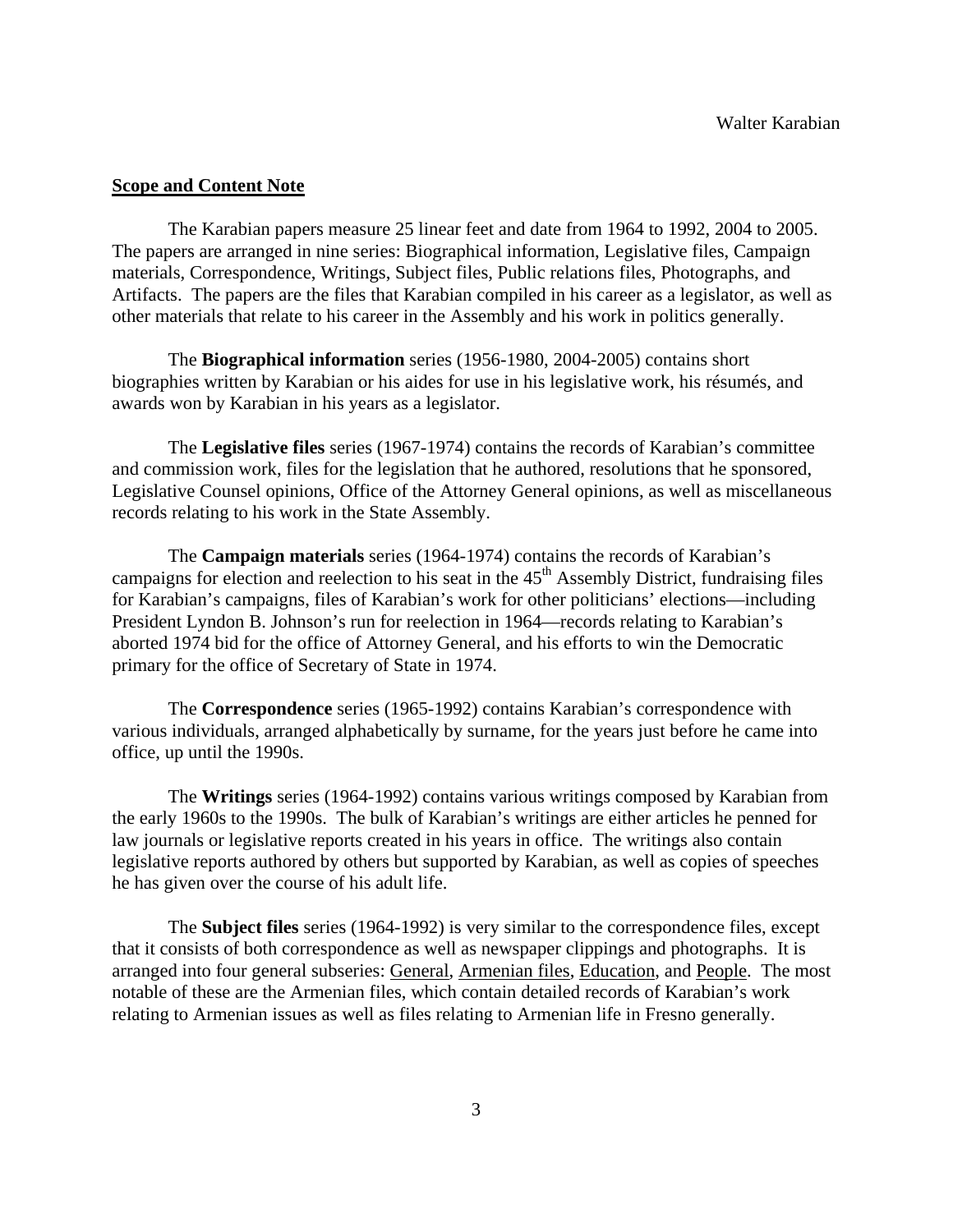#### **Scope and Content Note** (cont.)

The **Public relations** series (1965-1985) mostly consists of the records of Karabian's public relations work in his years in the Assembly. The largest group of materials consists of newspaper clippings compiled for Karabian about his career in the legislature or political issues that interested him. There is also a sizable group of records related to Karabian's press conferences and press releases.

The **Photographs** series (1960-1989) consists of photographs collected by Karabian over the course of his life. The bulk of the photographs are scenes from Karabian's personal and public life, although there is a large subgrouping of photographs of major political figures that Karabian has met in his life.

The **Artifacts** series (1980-1983) is very small consisting of stamps created for Karabian while he was in office, as well as personalized license plates relating to his Assembly career.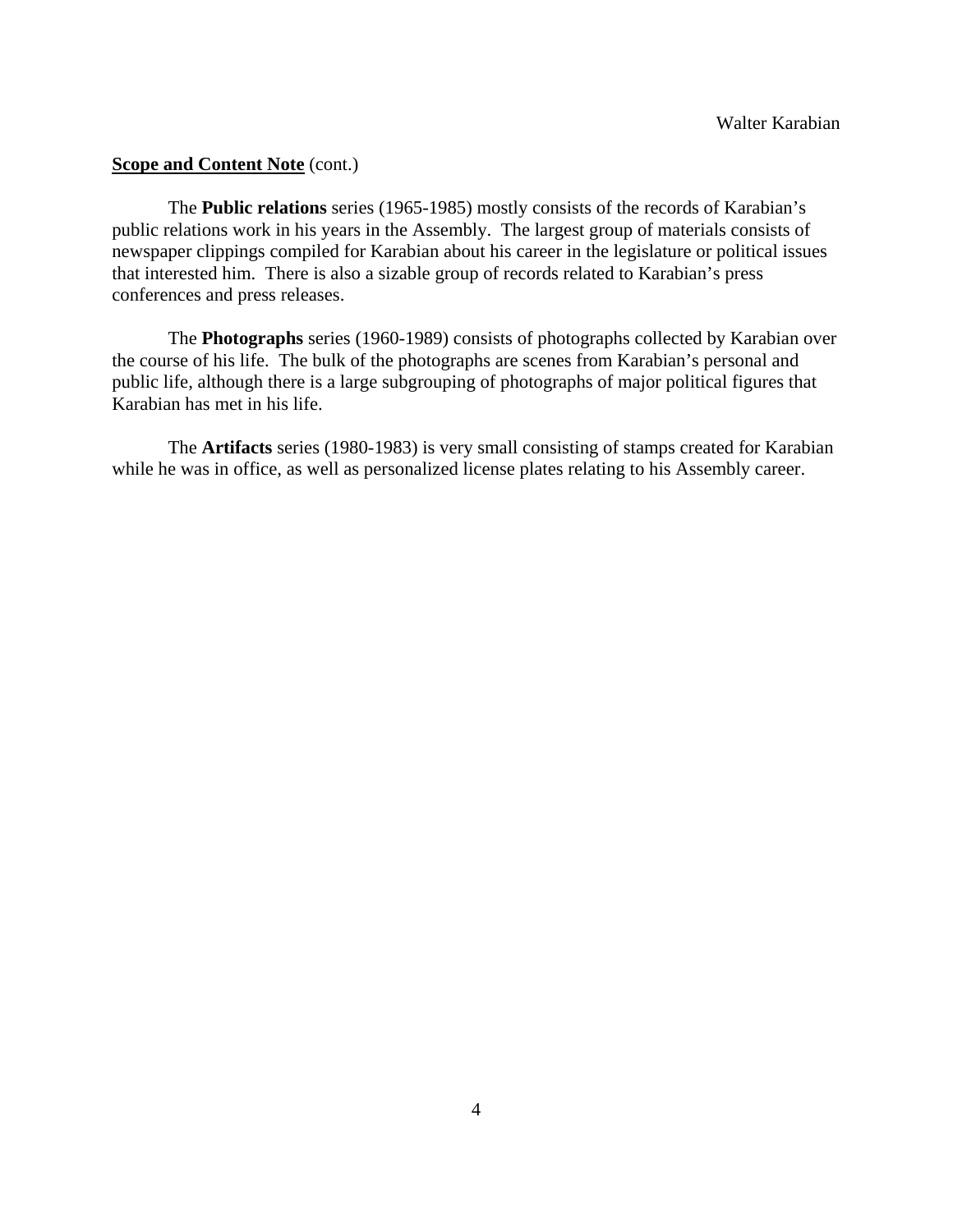## **Summary Contents List**

**Biographical information**, 1956-1980, 2004-2005 Boxes 1, 26

**Legislative files**, 1967-1974 Boxes 1-9, 25

**Campaign materials**, 1964-1974 Boxes 9-11, 24

**Correspondence**, 1965-1992 Boxes 12-14

**Writings**, 1964-1992 Box 15

**Subject files**, 1964-1972, 2005 Boxes 16-18, 26

 **Public relations**, 1965-1985, 2006 Boxes 18-22, 26

 **Photographs**, 1980-1989 Box 23

**Artifacts**, 1980-1983 Box 24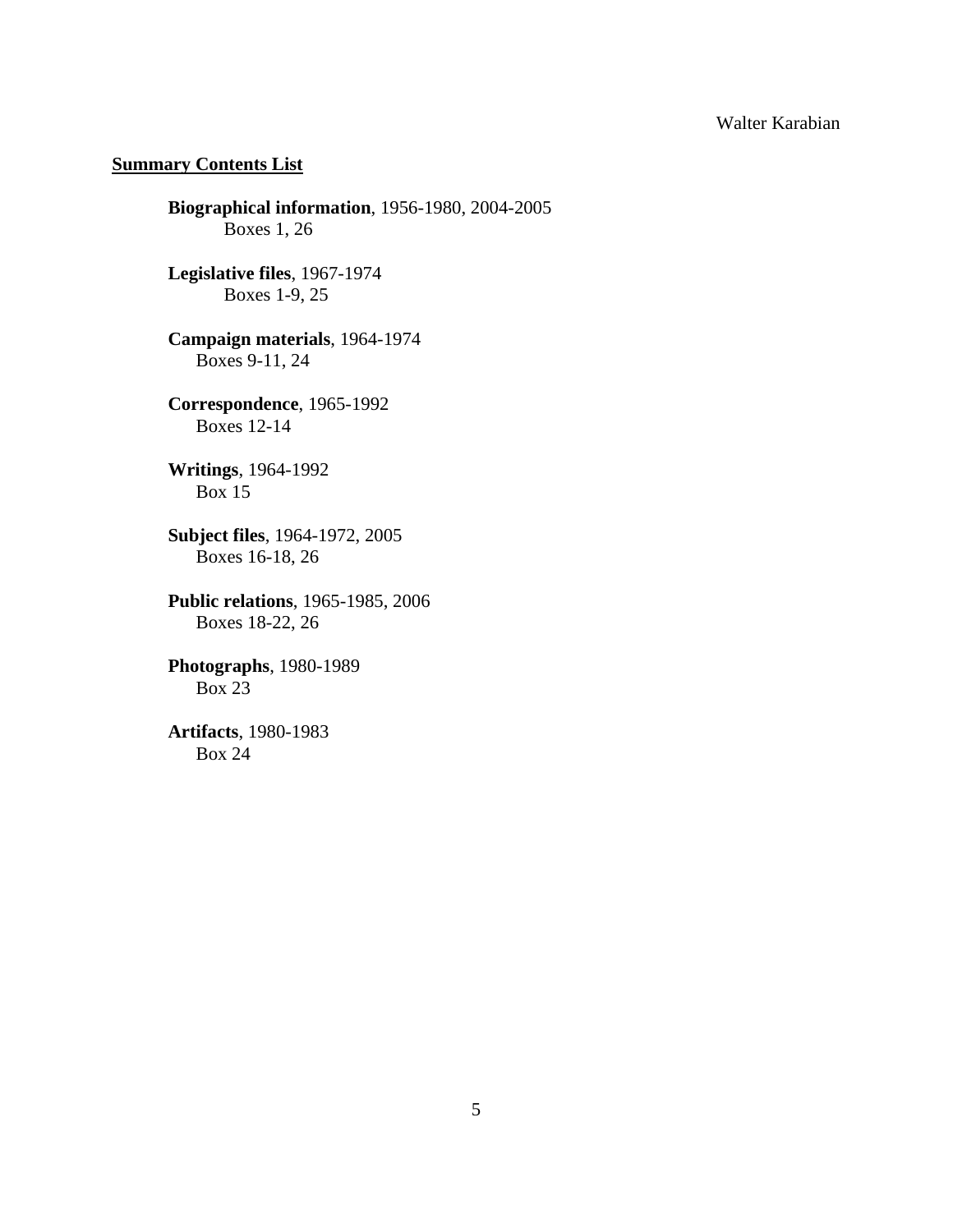#### Box 1

## **Biographical information**

 General, 1956-1978 Affidavit of Registration, 1974 Clippings, 1962-1980 CVPA panel discussion, CSU, Fresno (DVD and VHS tape), 2004 [in box 26] Honors and awards General, 1966-1974, 2005 Five Outstanding Young Men Award, 1972 Luncheon at the University House, CSU, Fresno (DVD and VHS tape), 2004  $\lceil$ in box 25 $\rceil$  Remarks in memoriam of Carole Marks (DVD), 2005 [in box 26] Résumés, 1963 and undated Sketch of Walter Karabian, undated Student essays, circa. 1951 Student body president poster, 1959 [shelved in map case 1, drawer 5] Travel General, 1971-1972 Mexico, 1969-1973 Russia, 1971-1977 Washington, D.C., 1969-1974 **Legislative files** General 1967-1974 (2 folders) District map, undated [shelved in map case 1, drawer 5] *The Honor Roll: A Narrative Portrait of the California State Assembly,* by Willie Brown, undated Marshall's Office Legislation, 1967-1968 "Members of the California Legislature and Other State Officials," [1973-1974] Calendars 1970

1972

1973

1974

Commission work

 Advisory Commission to the Joint Legislative Committee on the Structure of the Judiciary (SRC 136), 1974

Commission on the Status of Women, 1971-1974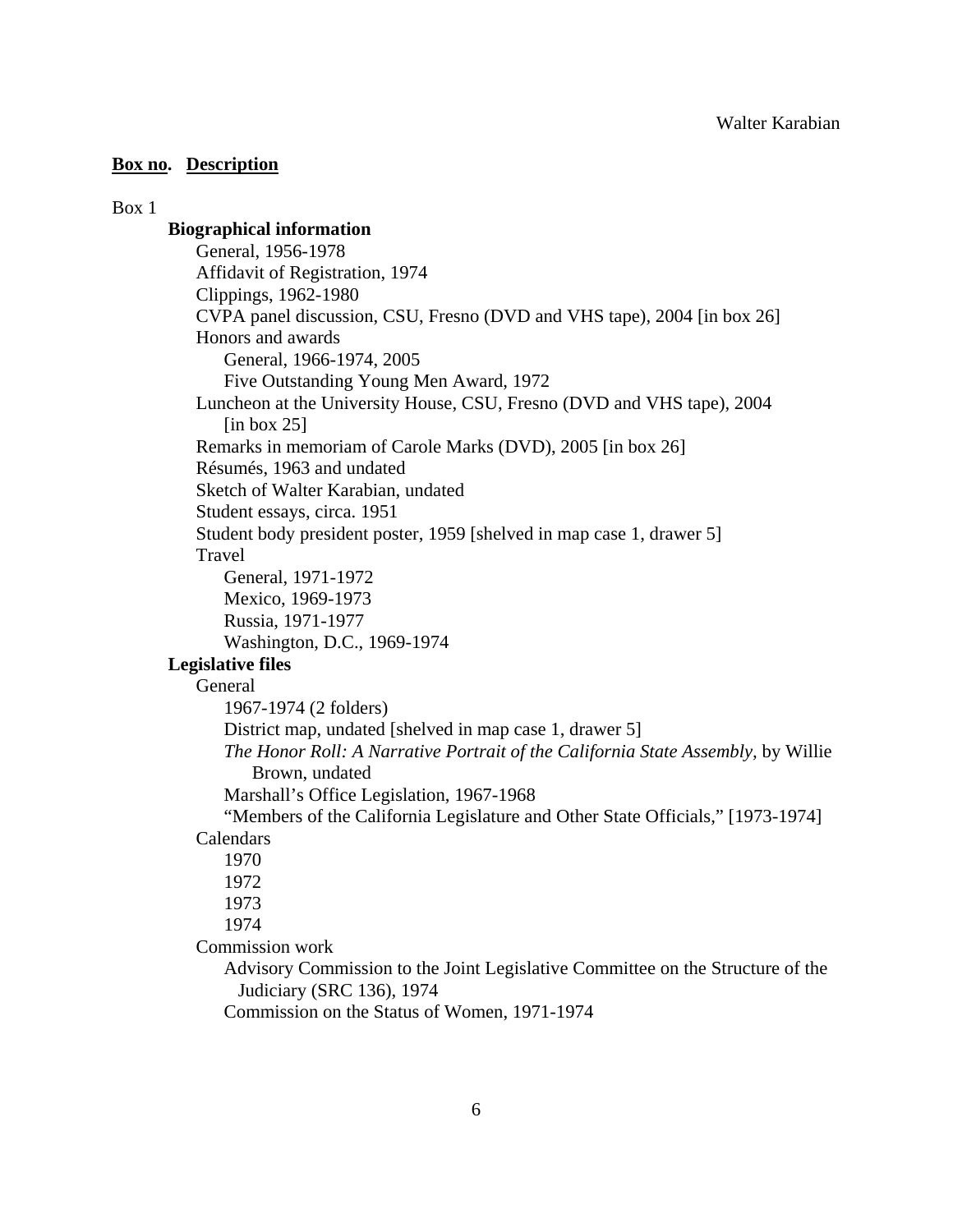| Box $1$ (cont.)                                                       |
|-----------------------------------------------------------------------|
| <b>Legislative files (cont.)</b>                                      |
| Committee work                                                        |
| Assembly Resources and Land Use Committee, 1973-1974                  |
| Joint Committee on Ethics, 1971                                       |
| Joint Committee on Rules, 1973-1974                                   |
| Joint Committee on Telecommunications, 1974                           |
| Joint Rules Subcommittee on Legislative Space, 1974                   |
| Judiciary Committee, 1973-1974                                        |
| Rules Committee, 1973-1974                                            |
| Subcommittee on Court Commissioners, 1972-1973                        |
| Subcommittee on De Facto Land Use Policy, 1974                        |
| Legislation                                                           |
| Card indexes, 1967-1974 [in box 24]                                   |
| Indexes, undated                                                      |
| 1967                                                                  |
| Authored bills                                                        |
| AB 316: Licensing for motorcyclists, 1967                             |
| AB 580: Driving under the influence of drugs, 1967                    |
| Box 2                                                                 |
| AB 761: Reflectorized license plates, 1967                            |
| AB 1090: State employee uniforms, 1967                                |
| AB 1462: Licenses for dealers, 1967                                   |
| AB 1696: Abandoned appliances, 1967                                   |
| AB 1697: Transfers of vehicles, 1967                                  |
| AB1711: Superior Court Judges, 1967                                   |
| AB 1714: Crimes against property, 1967                                |
| AB 2285: Restricted dangerous drugs, 1967                             |
| Sponsored resolutions                                                 |
| ACR 98: Armenian Martyrs' Day, 1967 [shelved in map case 1, drawer 5] |
| 1968                                                                  |
| Authored bills                                                        |
| AB 85: School buses, 1968                                             |
| AB 150: Uniforms for state employees, 1968                            |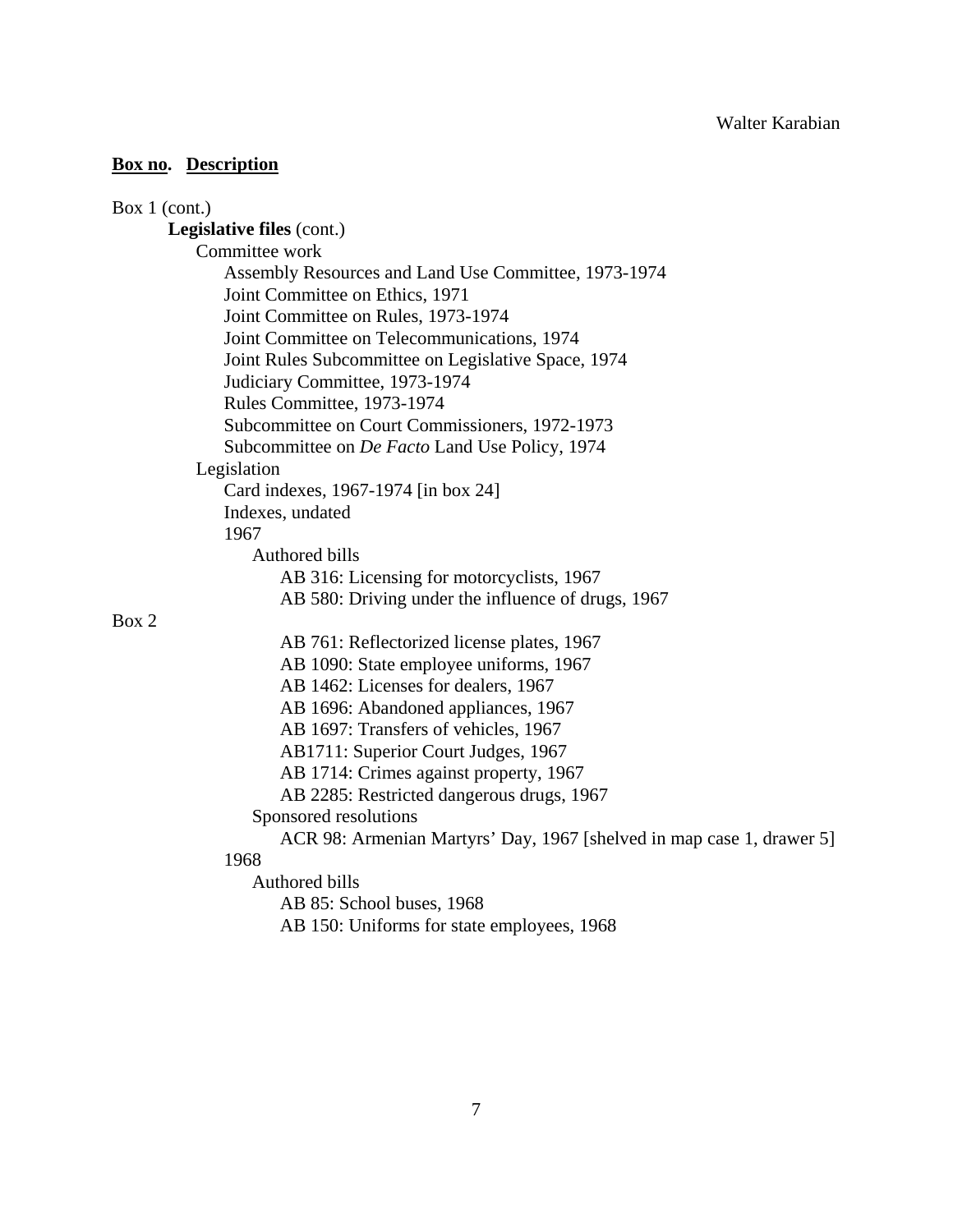Box 2 (cont.) **Legislative files** (cont.) Legislation (cont.) 1968 (cont.) Authored bills (cont.) AB 470: Service of court process for marshals General, 1968 Clippings, 1968 Correspondence General, 1968 Letters of opposition, 1968 Letters of support, 1968 AB 655: Business inventory tax exemption, 1968 AB 750: Implied consent, 1968 AB 1650: Motor vehicles (tow car service), 1968 AB 2004: Summer dropout students, 1968 Sponsored resolutions HR 103: Human organ transplantation, 1968 RCR 48: Manuel J. Rodriguez, 1968 RCR 189: Loyola Law Review, 1968 RCR 190: Gary Townsend, 1968 RCR 230: Deputy Marshal Charles Pierce, 1968 RCR 250: Major General Kaufman and the Sixtieth Anniversary of the Army Reserve, 1968 RCR 330: County Fire Captain Max Lewis, 1968 RCR 356: San Gabriel Coronary Care Unit, 1968 RCR 381: Eugene Nalbandian, RCR 399-413: Medal of Valor Recipients, 1968 RCR 475: Richard Simon, 1968 1969 Authored bills AB 130: Summer Program for Dropouts, 1969 AB 185: Revenue and Taxation Code, 1969 AB 186: Education Code, 1969 AB 326: Firemen as Peace Officers, 1969

AB 403: Uniforms for State Employees, 1969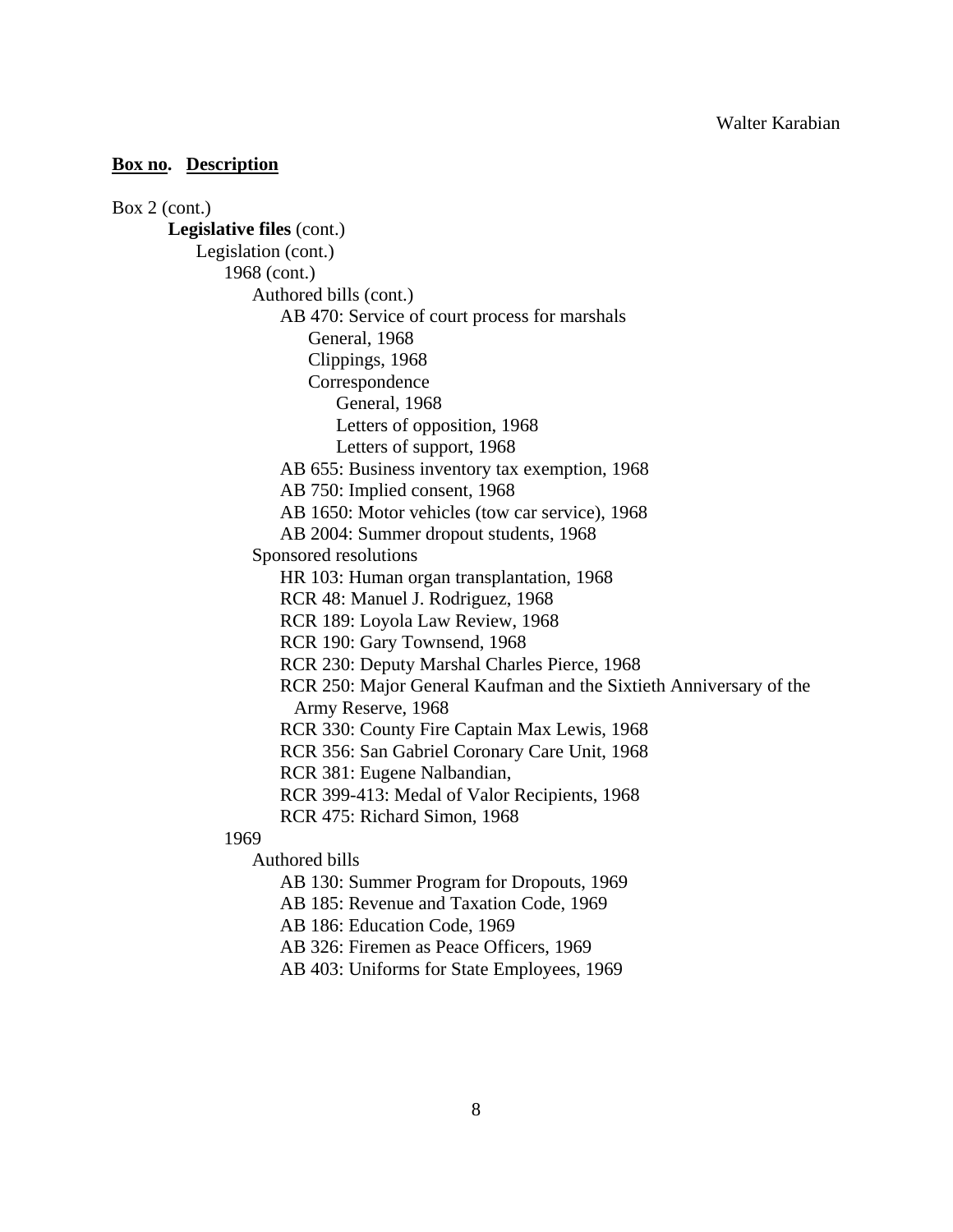| Box $2$ (cont.)                                                 |
|-----------------------------------------------------------------|
| <b>Legislative files (cont.)</b>                                |
| Legislation (cont.)                                             |
| 1969 (cont.)                                                    |
| Authored bills (cont.)                                          |
| AB 680: Witnesses—Subpoenas, 1969                               |
| AB 1283: Commission on Ballot Propositions, 1969                |
| AB 1726: Property Tax Relief, 1969                              |
| AB 2025: Third-Year Law Students, 1969                          |
| Box 3                                                           |
| Sponsored resolutions                                           |
| HR 195: Judge Hazen Matthews, 1969                              |
| HR 277: Retirement of Earl Warren, 1969                         |
| RCR 69: Western Institute for Cancer and Leukemia, 1969         |
| RCR 118: Ted K. Tajima, 1969                                    |
| RCR 138: Armenian Martyrs Memorial, 1969                        |
| RCR 195: Retirement of A.W. Hoy, 1969                           |
| RCR 210: Retirement of Walter A. Wolford, 1969                  |
| RCR 233: Retirement of Charles C. Scanlon, 1969                 |
| RCR 348: Kate Frost Sheridan, 1969                              |
| RCR 419: Retirement of Charles Ristow, 1969                     |
| RCR 427: David F. Pon Tell, 1969                                |
| RCR 428: Eugene Colletta Memorial, 1969                         |
| RCR 452: Gordon L. Hough, 1969                                  |
| RCR 453: James E. Kenney, 1969                                  |
| RCR 482: Jack R. Newville, 1969                                 |
| RCR 496: Kurt W. Meyer, 1969                                    |
| RCR 497: Pacific Lighting System, 1969                          |
| RCR 510: Lewis N. Wolff, 1969                                   |
| RCR 511: John W. McMahan, 1969                                  |
| RCR 523: City of Rosemead, 1969                                 |
| 1970                                                            |
| General, 1970                                                   |
| <b>Authored bills</b>                                           |
| AB 290: Court Witnesses, 1970                                   |
| AB 587: Judges' Retirement Law, 1970                            |
| AB 1134: Statewide Ballot Measures, 1970                        |
| AB 1244: E.L.A. Regional Center for the Mentally Retarded, 1970 |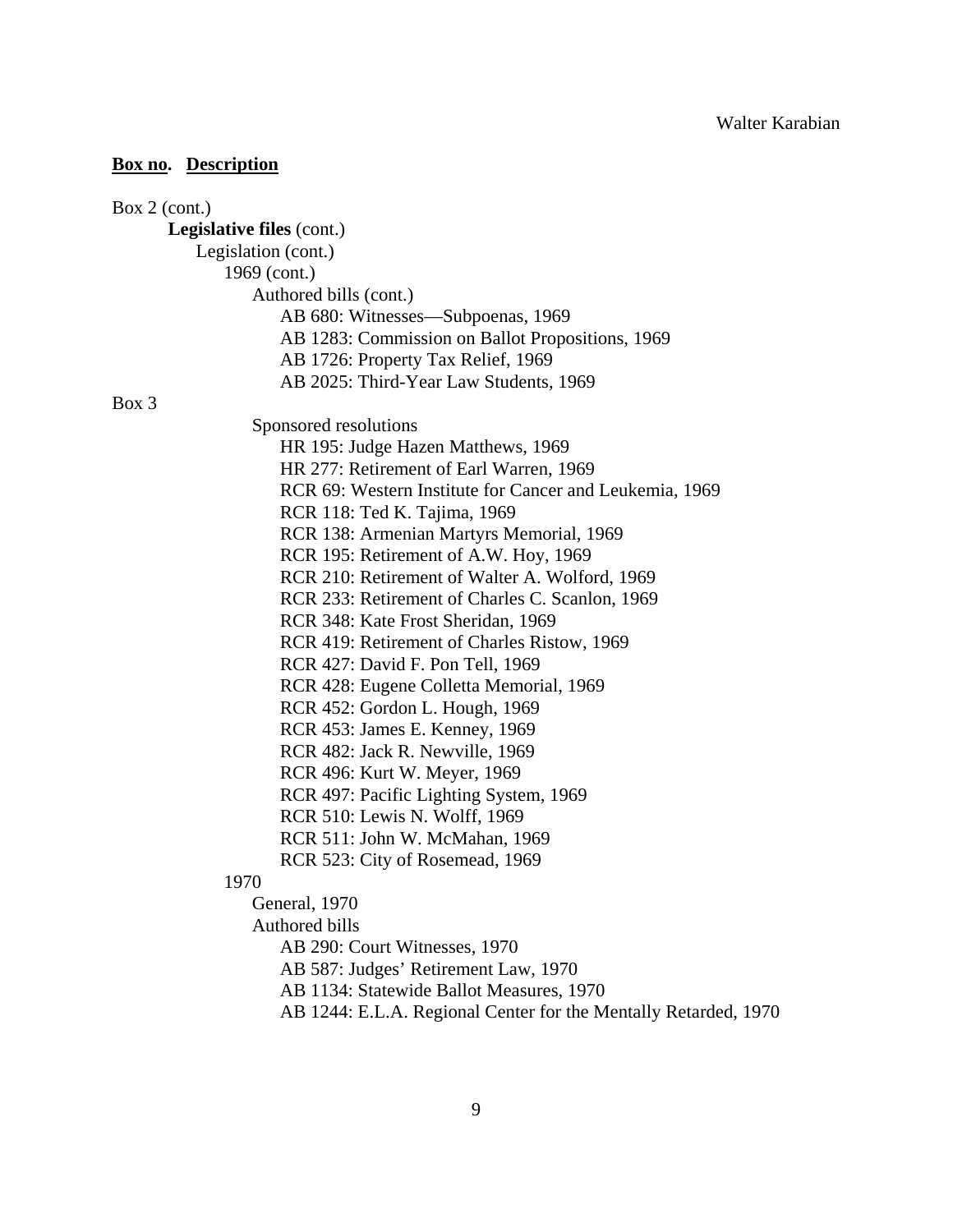| Box $3$ (cont.)                                                       |  |
|-----------------------------------------------------------------------|--|
| Legislative files (cont.)                                             |  |
| Legislation (cont.)                                                   |  |
| 1970 (cont.)                                                          |  |
| Authored bills (cont.)                                                |  |
| AB 1268: California Job Development Corporation Law, 1970 (2 folders) |  |
| AB 1269: Elections Code, 1970                                         |  |
| AB 1392: Court Attachés, 1970                                         |  |
| AB 1514: Innocent Bystanders, 1970                                    |  |
| AB 1625: Education for the Mentally Retarded, 1970                    |  |
| AB 2041-44: Safe Skies Act                                            |  |
| Correspondence, 1970                                                  |  |
| General, 1968-1970                                                    |  |
| AB 2041: Safe Skies Act, 1970                                         |  |
| AB 2042: Safe Skies Act, 1970                                         |  |
| AB 2043: Safe Skies Act, 1970                                         |  |
| AB 2044: Safe Skies Act, 1970                                         |  |
| AB 2369: Education for the Mentally Retarded, 1970                    |  |
| AB 2395: Endangered Species, 1970                                     |  |
| Sponsored resolutions                                                 |  |
| ACR 110: Predatory Animal Control, 1970                               |  |
| AJR 31: Fish and Wildlife, 1970                                       |  |
| HR 85: Harry Truman's Birthday, 1970                                  |  |
| HR 105: Aircraft Safety Devices, 1970                                 |  |
| HR 129: Aircraft Safety Equipment Study, 1970                         |  |
| HR 250: Public Statements by Officials, 1970                          |  |
| Box 4                                                                 |  |
| RCR 50: Monterey Park Optimist Club, 1970                             |  |
| RCR 67: J. Richard McElyea, 1970                                      |  |
| RCR 358: Municipal Clerks' Week, 1970                                 |  |
| RCR 359: Retirement of Claude Miller, 1970                            |  |
| RCR 388: Jewel Bridges, 1970                                          |  |
| RCR 466: Myron Reed, 1970                                             |  |
| RCR 468: William Amadeo Botana, 1970                                  |  |
| RCR 469: Al Kreger's Birthday, 1970                                   |  |
| RCR 470: Henry J. Thiem, 1970                                         |  |
| RCR 608: Congratulating John Geagan, 1970                             |  |
| RCR 682: Volunteers in Service Offenders (VISTA), 1970                |  |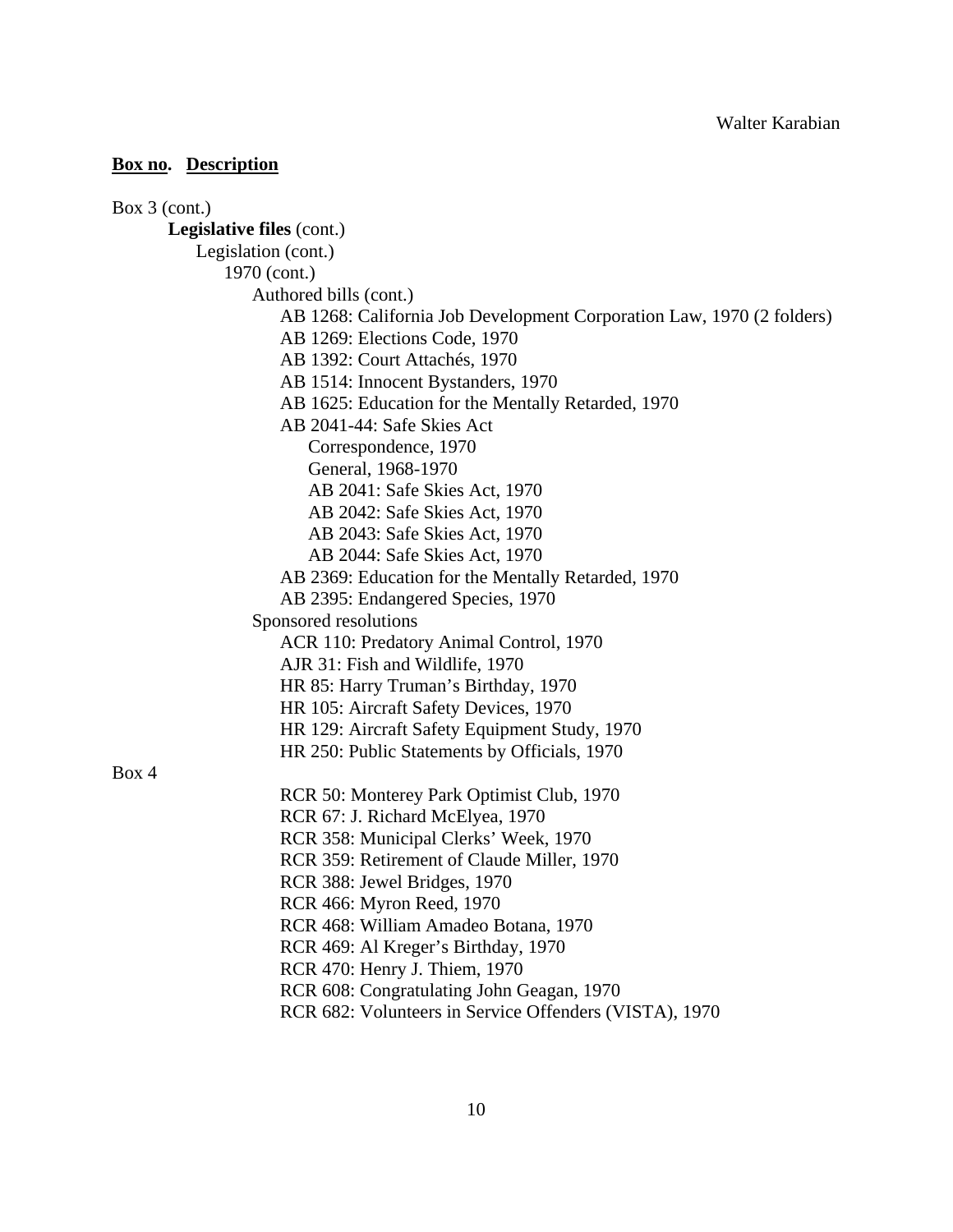#### Box 4 (cont.)

## **Legislative files** (cont.)

Legislation (cont.)

1970 (cont.)

Sponsored resolutions (cont.)

RCR 689: Dr. Joseph Casanova, Jr., 1970

RCR 690: Memorializing Jaun Delavara, 1970

RCR 744: Babe Ruth Tournament of Champions, 1970

RCR 748: Nellie B. Davidson Retirement, 1970

- RCR 822: Commending Sid Schecter, 1970
- RCR [no #]: Daryle Lamonica, 1970

### 1971

Authored bills

- General, 1971 AB 509: Mental retardation, 1971 (2 folders)
- AB 690: County Employee Retirement, 1971
- AB 903: Physicians and Surgeons, 1971

AB 918: Release from custody, 1971

AB 1053: Arrest records, 1971

AB1053: Correspondence, 1971

AB 1092: Dentistry, 1971

AB 1190: Statement of Qualification, 1971

AB 1200: State Civil Service, 1971

AB 1239: Chapter 1510, 1971

AB 1305: Savings and Loan Association, 1971

AB 1402: Democratic central committees, 1971

AB 1681: Salaries of state officials, 1971

AB 2062: Correctional Employment Opportunity Board, 1971

AB 2063: Special visitation rights for state prisoners, 1971

AB 2064: Corrections, 1971

AB 2571: Banks: emergency closing, 1971

AB 2617: Powerplant siting, 1971

AB 2778: Criminal procedure, 1971

 AB 2800: State Educational Commissions and Committees, 1971 (2 folders)

AB 2815: Bears: Use of Dogs, 1971

AB 2816: State Correctional System, 1971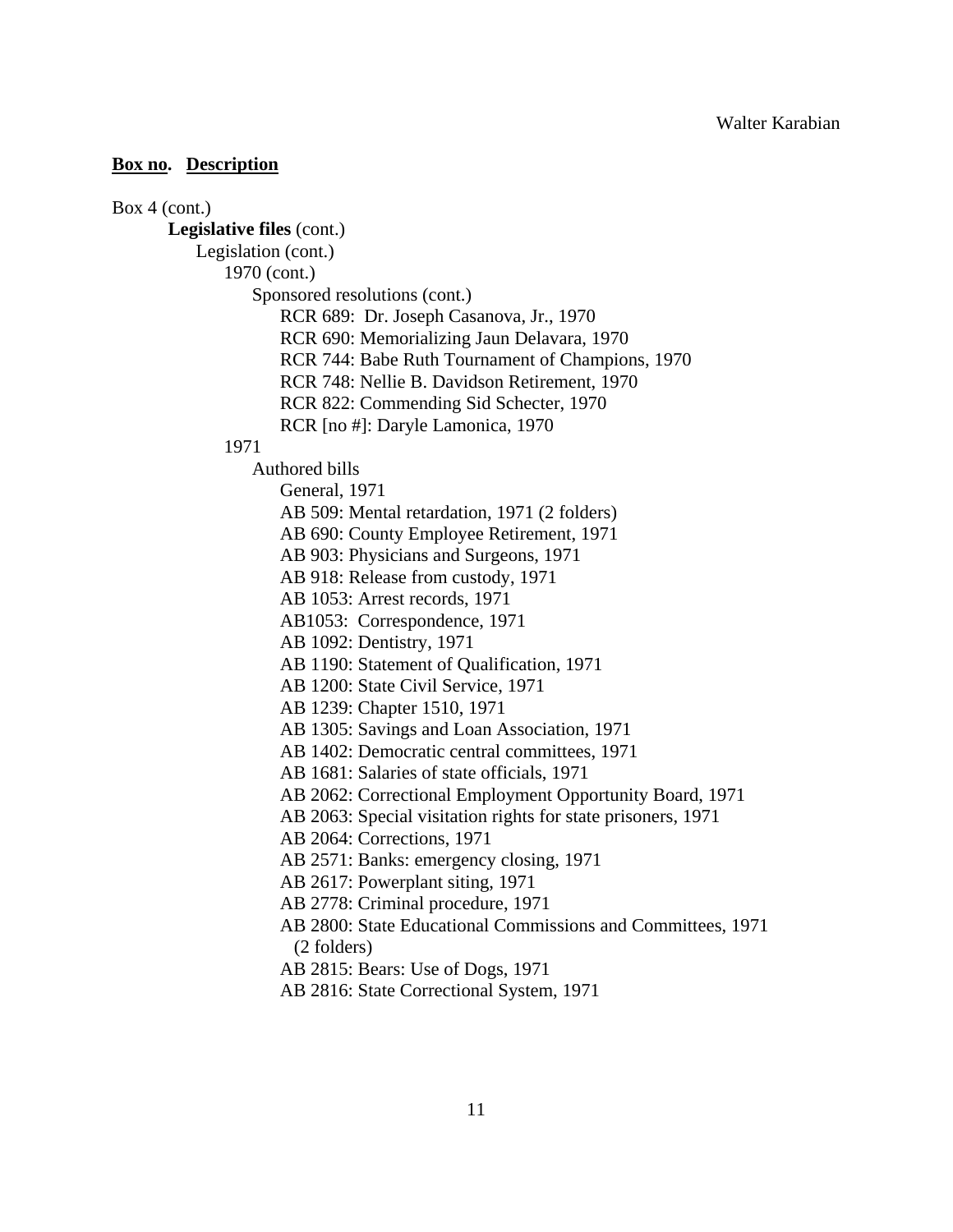| Box $4$ (cont.)                                             |
|-------------------------------------------------------------|
| <b>Legislative files (cont.)</b>                            |
| Legislation (cont.)                                         |
| 1970 (cont.)                                                |
| Bills to watch, 1971                                        |
| Sponsored resolutions                                       |
| AJR 53: Relative to whales, 1971                            |
| Box 5                                                       |
| ARCR 416: Gilbert A. Moret, 1971                            |
| HR 108: Study of Cost-of-Living Allowance, County Employees |
| Retirement Law, 1971                                        |
| JRCR 40: Memorial for Lou Bold, 1971                        |
| RCR 34: Lou Bold, 1971                                      |
| RCR 90: Herman L. Colburn, 1971                             |
| RCR 94: Maurice A. Cattani, 1971                            |
| RCR 95: Leonard Thomas Evans, 1971                          |
| RCR 134: John Babcock, 1971                                 |
| RCR 151: Girl Scout Week, 1971                              |
| RCR 160: Boyce O'Bannon, 1971                               |
| RCR 213: Bill and Evelyn Schecter, 1971                     |
| RCR 257: Ralph E. Phillips, Jr., 1971                       |
| RCR 296: Municipal Clerks Week, 1971                        |
| RCR 312: Commending Sid Schecter, 1971                      |
| RCR 313: James F. Kemp, 1971                                |
| RCR 314: Carlsberg, Arthur and Richard, 1971                |
| RCR 357: San Gabriel Mission Archangel, 1971                |
| RCR 358: City of Monterey Park, 1971                        |
| RCR 359: Norma L. Yocum, 1971                               |
| RCR 373: Robert W. Kite, 1971                               |
| RCR 386: Carl Terzian, 1971                                 |
| RCR 447: James Doolitle—Greek Theatre, 1971                 |
| RCR 448: Sinatra Medical Education Center, 1971             |
| RCR 501: John Elia, 1971                                    |
| RCR 509: Felipe Rodriguez, 1971                             |
| RCR 510: Town Hall and Rolland D. Headlee, 1971             |
| RCR 517: Open Door Drug Clinic, 1971                        |
| RCR 518: Marlo Thomas, 1971                                 |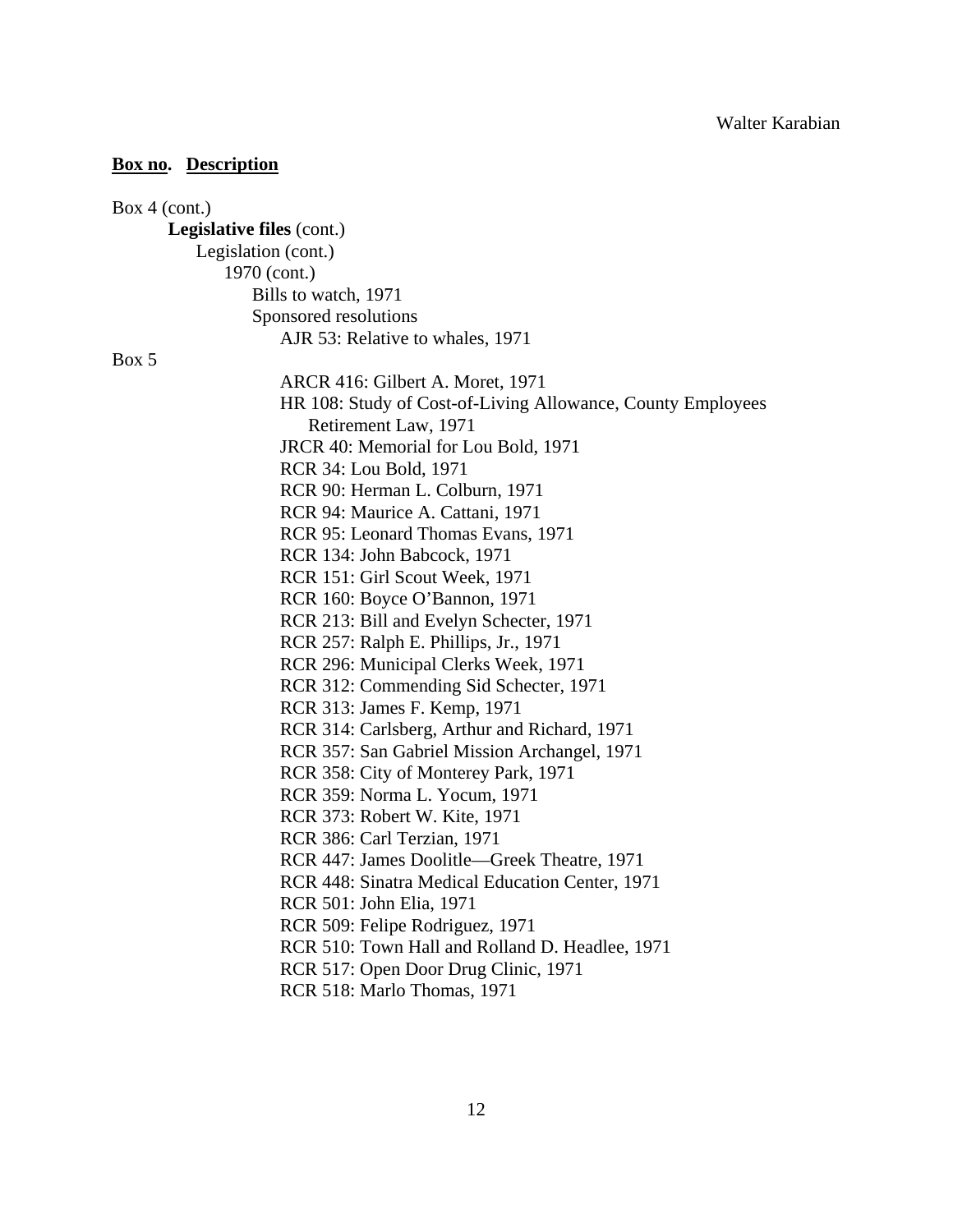Box 5 (cont.) **Legislative files** (cont.) Legislation (cont.) 1971 (cont.) Sponsored resolutions (cont.) RCR 591: Phillip C. Kazanjian, 1971 RCR 643: Arturo P. Chayra, 1971 RCR 670: Richard Demirjian, 1971 RCR 697: Judge Lothrop E. Smith, 1971 RCR 701: Harry C. Moore Retirement, 1971 RCR 734: Dr. Lawrence M. Herman, 1971 Summary and Accomplishments from rules and speaker, 1971 1972 General, 1972 Authored bills AB 912: Special visitation rights for state prisoners, 1972 AB 1159: School district employees, 1972 AB 1160: Constitutional amendment on the ballot, 1972 AB 1609: Taxation of income and estates of present and former U.S. government personnel, 1972 AB 1890: Day care for jurors' children, 1972 AB 1891: Community College district apportionments, 1972 AB 1974: Working hours for women, 1972 AB 1975: County retirement systems, 1972 AB 1976: Food labeling, 1972 AB 1977: Hospital standards, 1972 AB 1978: POW / MIA family relief act, 1972 (2 folders) ACA 35 Equality of rights, 1972 (2 folders) Sponsored resolutions AJR 17: Equal Rights Amendment, 1972 (3 folders) HR 66: Community Colleges, 1972 HR 122: Public employees punitive damages, 1972 JRCR 71: Frank Wykoff, 1972 RCR 95: Thomas Workman Temple, 1972 RCR 240: Richard A. Carroll, 1972 RCR 241: *Alhambra Post-Advocate*, 1972 RCR 295: Gerald H. Cutter, 1972

RCR 296: San Gabriel Valley Hospital, 1972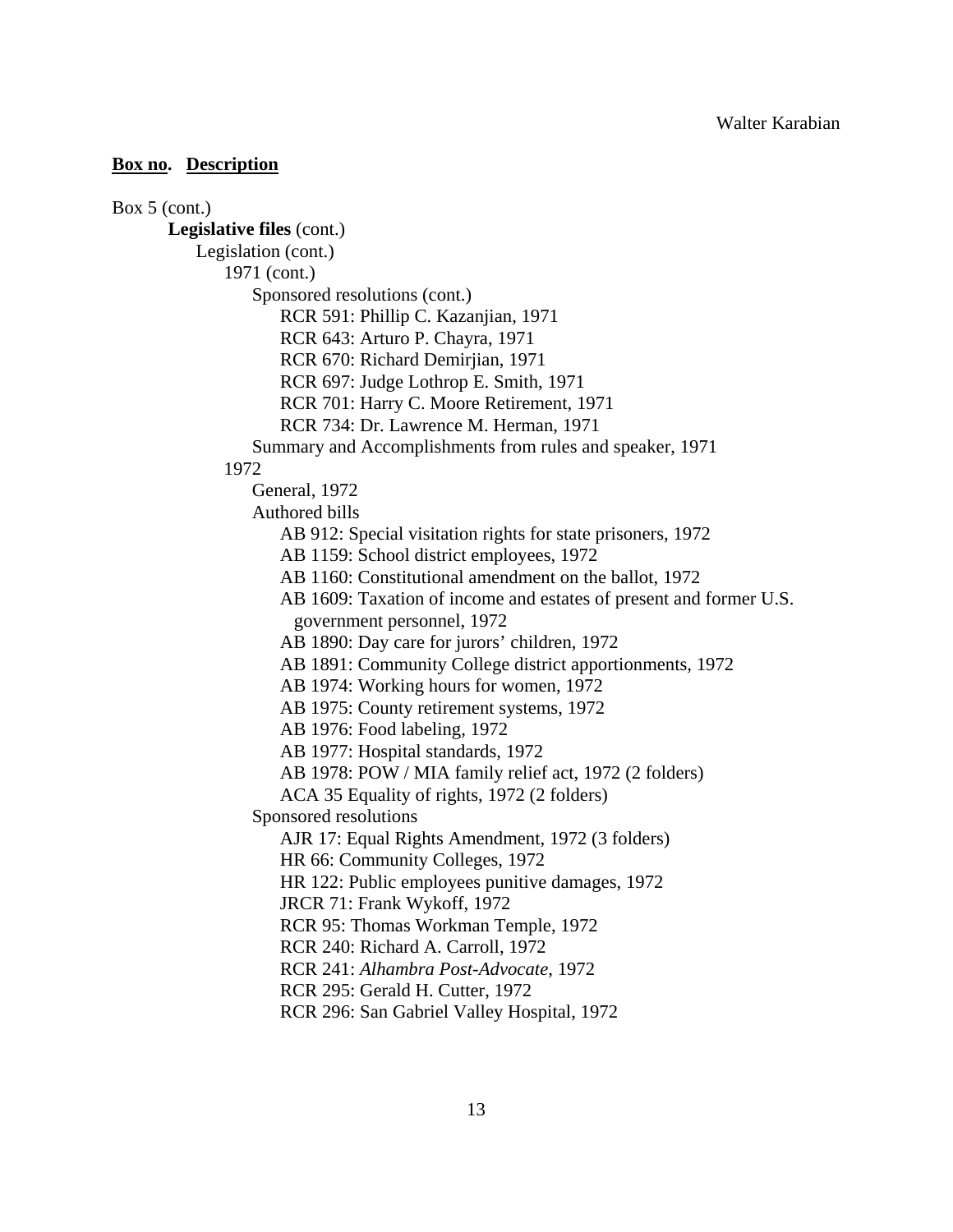| Box $5$ (cont.)                                                 |
|-----------------------------------------------------------------|
| <b>Legislative files (cont.)</b>                                |
| Legislation (cont.)                                             |
| 1972 (cont.)                                                    |
| Sponsored resolutions (cont.)                                   |
| RCR 301: Sister Cities Week resolution, 1972                    |
| RCR 324: Aaron Berger, 1972                                     |
| RCR 334: Arnold Abbott Prucha, 1972                             |
| RCR 395: Helen Shamlian retirement, 1972                        |
| RCR 401: Chief Everett Holladay, 1972                           |
| RCR 429: Leo and Dorothy Carter, 1972                           |
| RCR 438: Brigadier General Thomas O. Lawson, 1972               |
| RCR 467: Andy Bakjian, 1972                                     |
| RCR 475: William T. Wheeler, 1972                               |
| RCR 476: Dr. Charles Leroy Lowman and Orthopedic Hospital, 1972 |
| RCR 481: McClatchy Broadcasting, 1972                           |
| RCR 482: Darlene Poole—Miss California, 1972                    |
| RCR 503: Coach Bob Hitchcock, 1972                              |
| RCR 523: Armenian Apostolic Holy Cross Church, 1972             |
| Box 6                                                           |
| RCR 528: Louis F. Moret, 1972                                   |
| RCR 530: Boris Young, 1972                                      |
| RCR 568: E.L.A. Doctors' Hospital, 1972                         |
| RCR 582: Metropolitan Community Church, 1972                    |
| RCR 582: Alerico Duran Ortega, 1972                             |
| RCR 645: J.J. Rodriquez, 1972                                   |
| 1973                                                            |
| Authored bills                                                  |
| AB 1: First freedom act, 1973 (3 folders)                       |
| AB 112: County employees retirement act, 1973                   |
| AB 115: POW-MIA, 1973 (2 folders)                               |
| AB 1248: Unemployment disability compensation, 1973             |
| AB 1483: Peace officers' retirement act, 1973 (6 folders)       |
| AB 1636: Imprisonment for civil contempt, 1973                  |
| AB 2019: Elections, 1973                                        |
| AB 2092: Ballot designations, 1973                              |
| AB 2209: Oil sumps                                              |
| General, 1973                                                   |
| Correspondence, 1973                                            |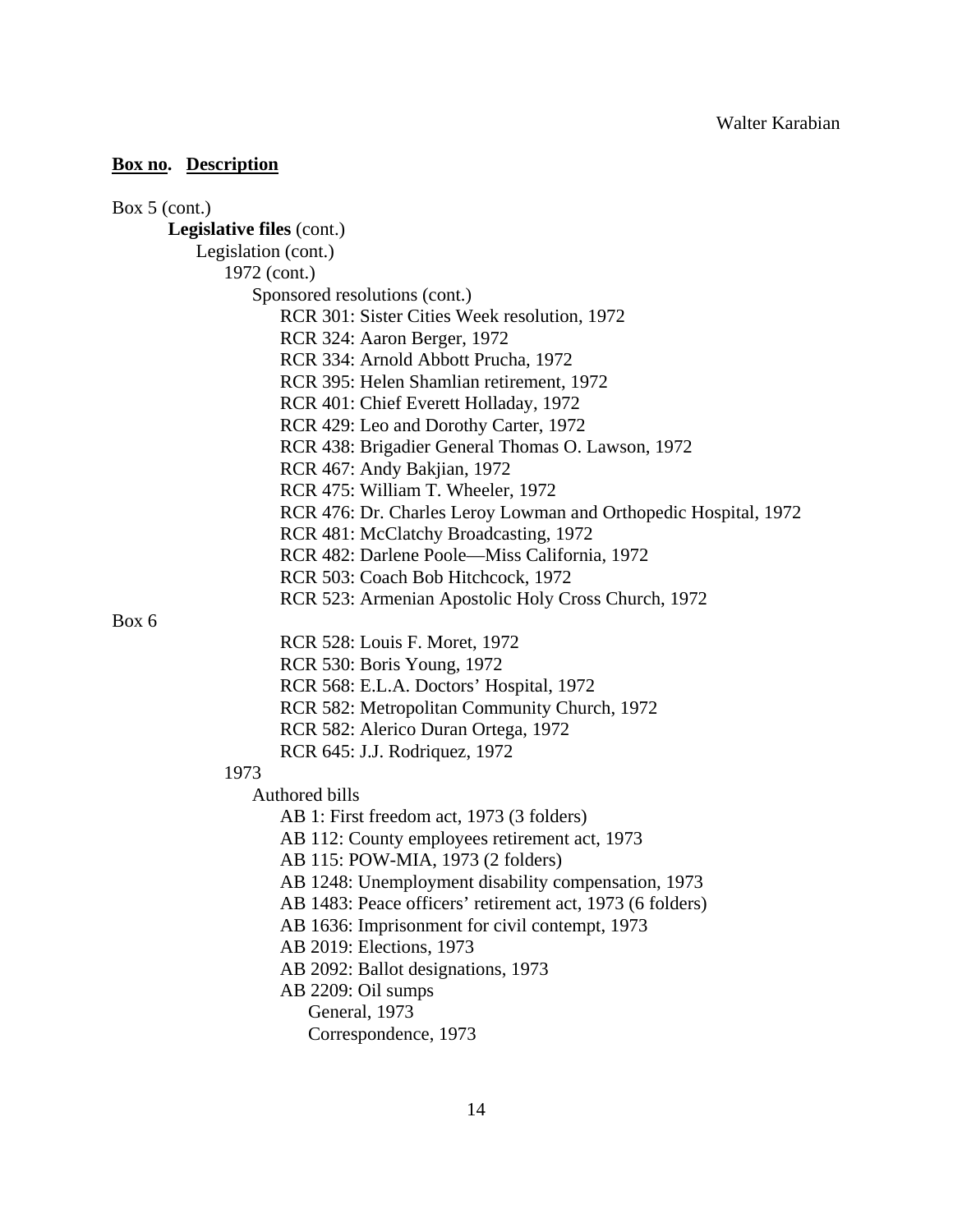| Box $6$ (cont.)                                            |
|------------------------------------------------------------|
| Legislative files (cont.)                                  |
| Legislation (cont.)                                        |
| 1973 (cont.)                                               |
| Authored bills (cont.)                                     |
| AB 2303: Elections and reapportionment, 1973               |
| AB 2330-32: Political pollsters                            |
| AB 2330: Filing of statements, 1973                        |
| AB 2331: Registration, 1973                                |
| AB 2332: Compensation, 1973                                |
| Correspondence, 1973                                       |
| Editorials, 1973                                           |
| Box 7                                                      |
| AB 2353: Employment examination costs, 1973                |
| AB 2422: Doctors for prisoners, 1973                       |
| AB 2662: Public Employees' Retirement System, 1973         |
| Sponsored resolutions                                      |
| ACR 33: Committee on Legal Equality, 1973-1974 (3 folders) |
| ACR 115: Equal employment opportunities, 1973              |
| HR 96: David Ben Gurion, 1973                              |
| MR 312: Simcha Dinitz, 1973                                |
| MR 696: American Honda, 1973                               |
| RCR 80: Colonel Milton R. Graham, 1973                     |
| RCR 126: Judy Van Noord, 1973                              |
| RCR 134: Sergeant Joseph F. Durban, 1973                   |
| RCR 153: E.L. Doheny, 1973                                 |
| RCR 163: Mr. and Mrs. Jack J. Bayer, 1973                  |
| RCR 185: Charles R. Scott, 1973                            |
| RCR 188: Mrs. Frances Klein, 1973                          |
| RCR 190: John "Casey" Kazanjian, 1973                      |
| RCR 193: Captain John Nasmyth, 1973                        |
| RCR 199: William Mortensen, 1973                           |
| RCR 204: Robert Fenton Craig, 1973                         |
| RCR 241: Harvey Englander, 1973                            |
| RCR 280: Herman A. Hendricks, 1973                         |
| RCR 281: San Gabriel Police Department, 1973               |
| RCR 282: San Gabriel Fire Department, 1973                 |
| RCR 284: Edward Joseph Avilla, 1973                        |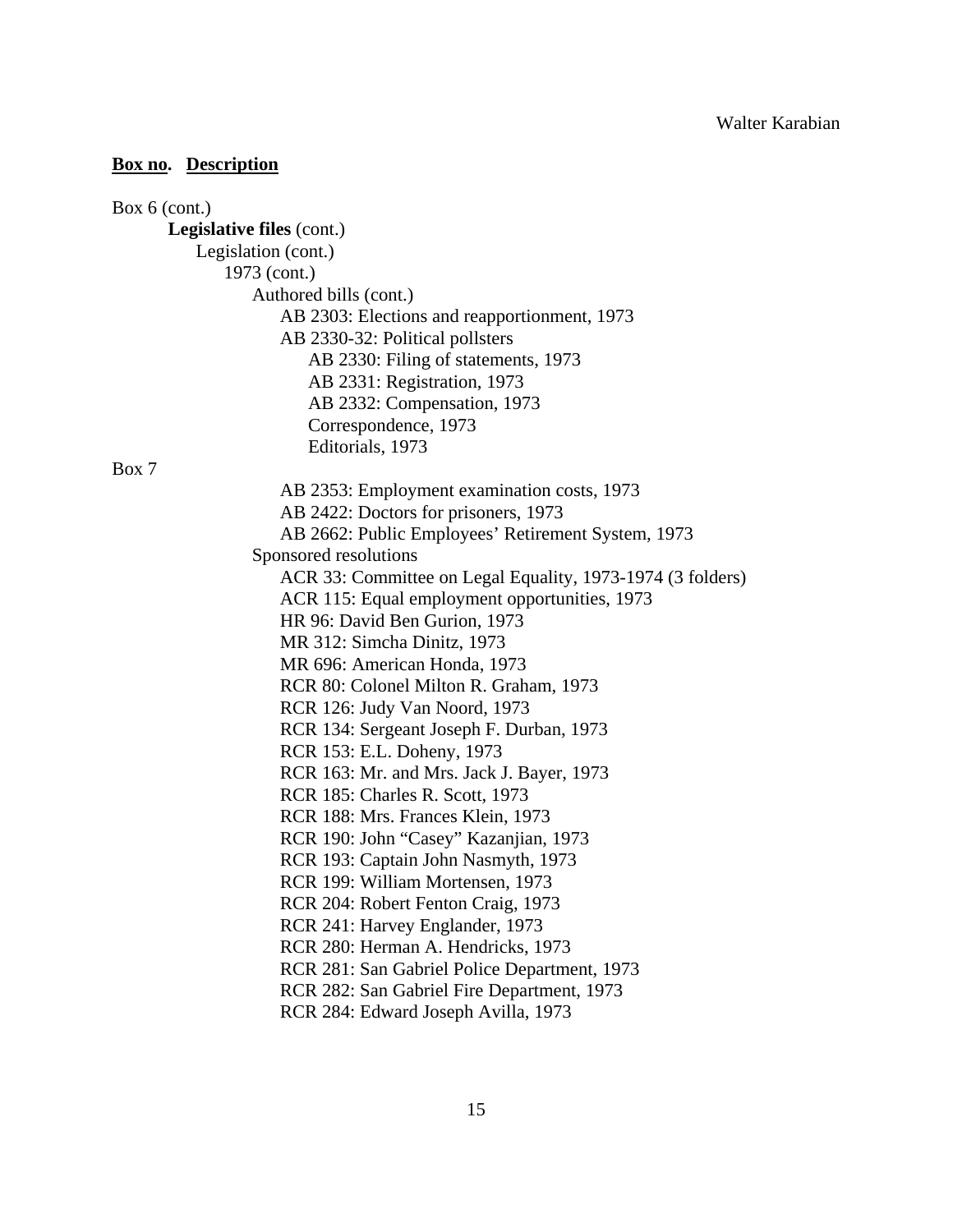Box 7 (cont.) **Legislative files** (cont.) Legislation (cont.) 1973 (cont.) Sponsored resolutions (cont.) RCR 308: John A. Gabriel, 1973 RCR 316: J.C. Agajanian, 1973 RCR 320: Daniel M. Dominquez, 1973 RCR 324: Tom Johnson, 1973 RCR 327: Joe De Silva, 1973 RCR 333: Frank L. Hope, 1973 RCR 389: Carl Greenberg, 1973 RCR 390: Tom Brokaw, 1973 RCR 402: Charles P. Hughes, 1973 RCR 472: Sherrill C. Corvin, 1973 RCR 473: Robert M. Shamlian, 1973 RCR 484: California Hospital Medical Center Women's Auxiliary, 1973 RCR 506: Joe Ortiz, 1973 RCR 512: Regional Philippine Grand Lodge, 1973 RCR 529: Joseph H. Seymour, 1973 RCR 537: Los Angeles High School, 1973 RCR 546: Victor M. Carter, 1973 RCR 555: Meredith Crown Taylor, 1973 Proposed legislation, 1973-1974 1974 Authored bills AB 2702: Claims against the state, 1974 AB 3257: Fire protection act, 1974 AB 3494: Speed limit law General, 1974 Correspondence General, 1974 Letters of opposition, 1974 AB 3494: Speed limit law (cont.) Correspondence (cont.) Letters of support, 1974 Editorial reply, 1974 AB 4148: Speedometers, 1974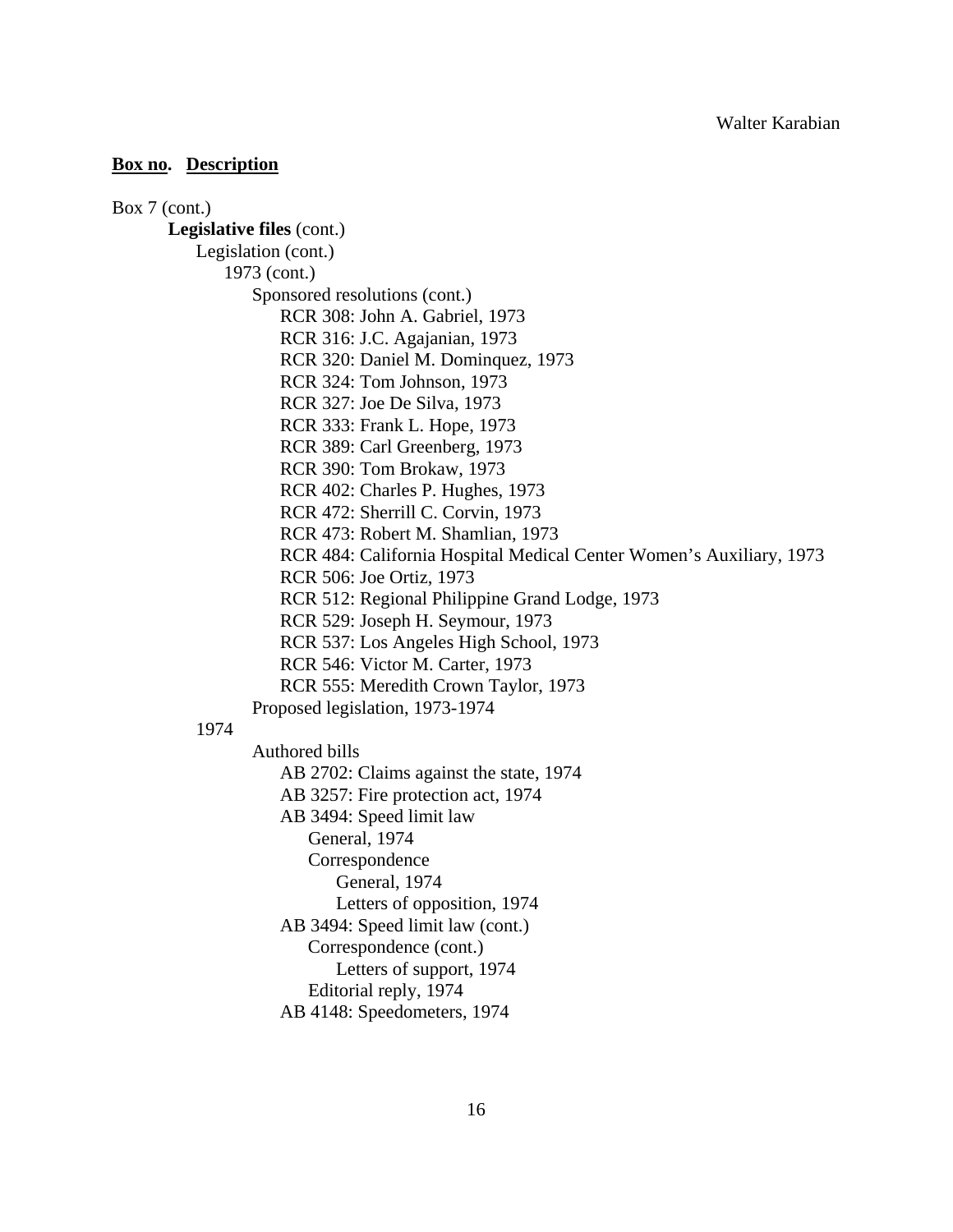Box 7 (cont.) **Legislative files** (cont.) Legislation (cont.) 1974 (cont.) Coauthored bills, 1974 Sponsored resolutions ACR 216: San Gabriel Freeway sign, 1974 HR 108: Kendig Variable Venturi Carburetor, 1974 MR 199: William H. Wingfield, 1974 MR 211: Mrs. Carmon Louise Randall, 1974 MR 322: Earl of Sandwich, 1974 MR 352: Sacramento Police Department, 1974 MR 425: San Gabriel Fire Department, 1974 MR 426: San Gabriel Police Department, 1974 MR 437: The Neighbors of Watts, 1974 MR 468: Richard Eamer, 1974 MR 473: Theta Cable of California, 1974 MR 677: Toma Granfil, Ambassador of Yugoslavia to L.A., 1974 MR 889: Frank L. Hope, Jr., 1974 MR 945: Joe D. Urquidi, 1974 MR 1083: John C. Cushman, 1974 RCR 42: Fortunato Castro, 1974 RCR 68: Judge Gilbert C. Alston, 1974 RCR 92: Solidarity with Soviet Jewry Week, 1974 RCR 106: NOR OR, 1974 RCR 123: B.R. Glaze, 1974 RCR 141: Las Floristas Handicapped Children's Clinics, 1974 RCR 150: Gary Furukawa, 1974 RCR 151: Melvin Martin, 1974 RCR 152: Darrell Ransom, 1974 RCR 153: Brian Uyeda, 1974 RCR 159: John Hanessian, 1974 RCR 198: Elsa Wild Animal Appeal, 1974 RCR 222: St. Paul's Lutheran Church, 1974 RCR 226: Mary Paxson, 1974 RCR 261: Paul M. Howard, 1974 RCR 275: Frederick M. Linton, 1974 RCR 289: Mary Earnshaw, 1974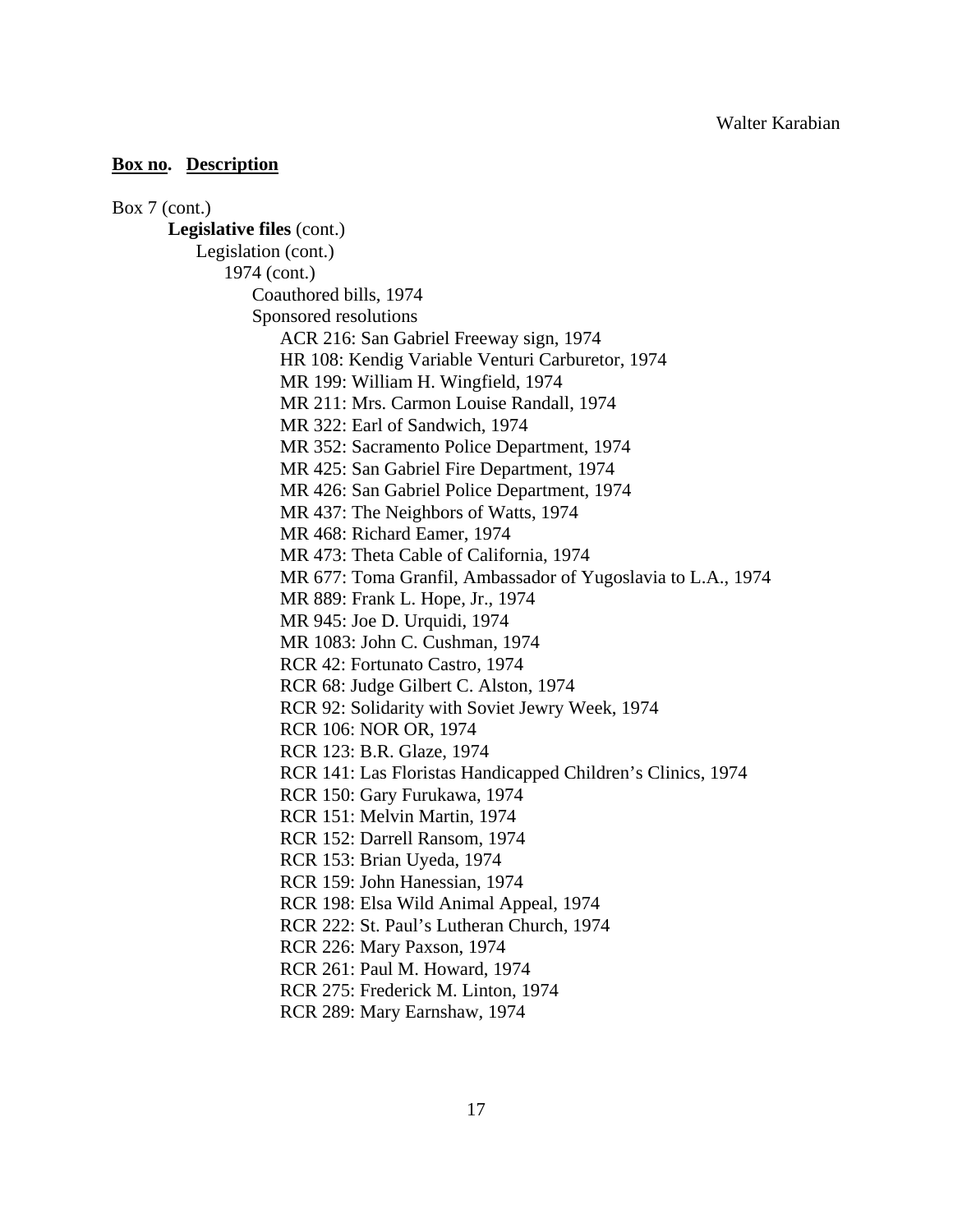```
Box 8 (cont.) 
Legislative files (cont.) 
     Legislation (cont.) 
         1974 (cont.) 
             Sponsored resolutions (cont.) 
                RCR 388: Mr. and Mrs. Suren Saroyan, 1974 
                RCR 393: Gershon L. Lewis, 1974 
                RCR 413: Eugene R. Leyval, 1974 
     Legislative Counsel 
         General 
             1967 
             1973 
         Indexes, undated 
         Opinions 
             1967 
                School district reorganization, 17 January 1967 
                City councils, 10 September 1967 
                Motorcyclist licensing, 11 November 1967 
                Unlawful detainer, 16 November 1967 
                Public defenders, 15 December 1967 
                Ballot designation, 19 December 1967 
             1968 
                Fish and game firearms, 12 January 1968 
                Motor vehicles: blood tests, 31 January 1968 
                Special assessments, 6 February 1968 
                Publication of notice, 5 April 1968 
                Vehicle code: nolo contendere, 20 April 1968 
                Conflict of interest, 11 June 1968 
                Campaign contributions, 28 June 1968 
                Lotteries, 3 July 1968 
                Incentives for registrars, 17 July 1968 
                Buy America Act, 7 September 1968 
                Public employee retirement system, 19 November 1968 
                Public questionnaires, 19 December 1968
```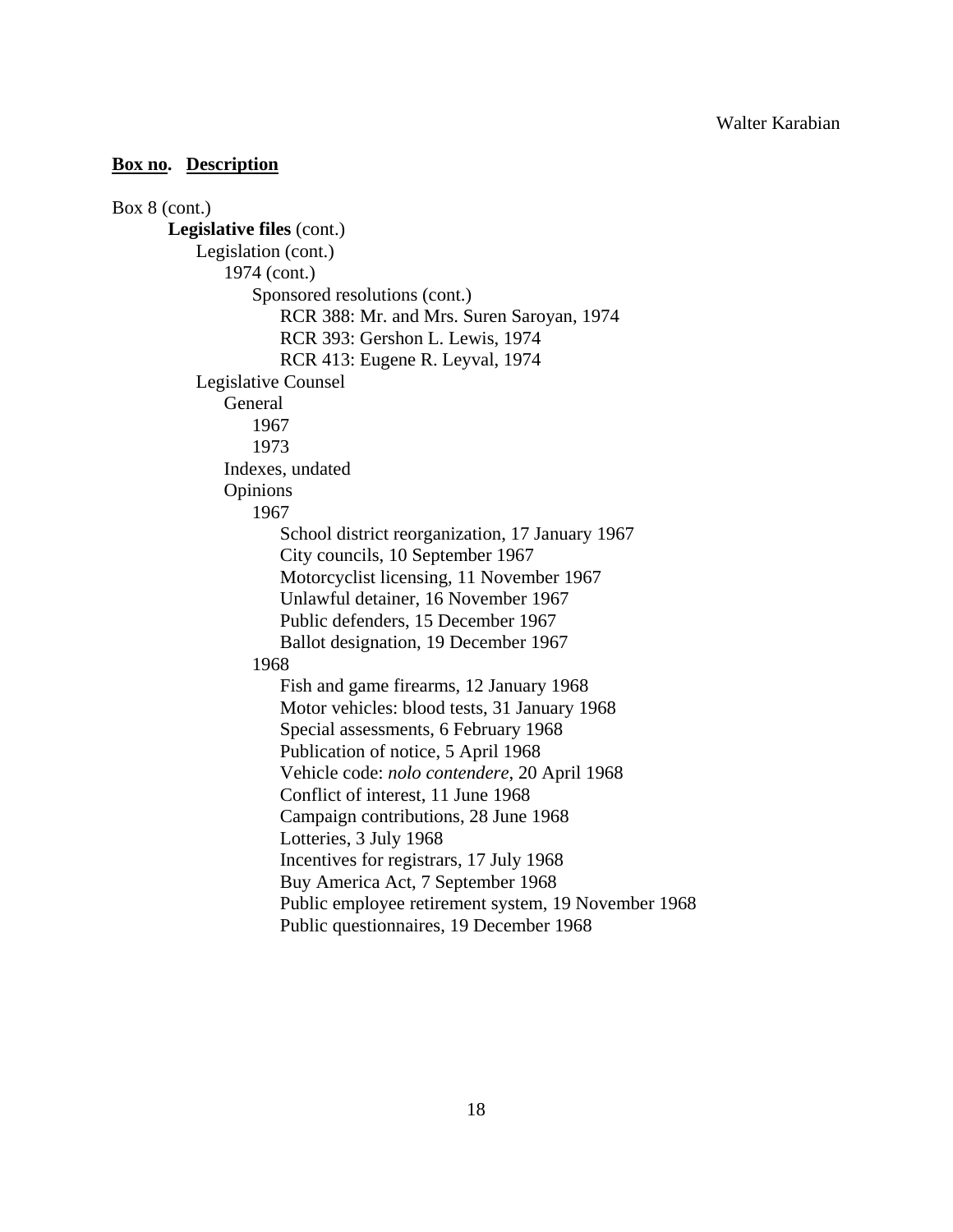Box 8 (cont.) **Legislative files** (cont.) Legislative counsel (cont.) Opinions (cont.) 1969 Blood alcoholic presumptions, 20 January 1969 Trade secrets, 6 February 1969 Local safety members, 28 February 1969 Governor's residence, 9 May 1969 Venereal disease, 23 May 1969 Retirement (AB 508), 27 May 1969 Medical assistance, 21 June 1969 Alcoholic beverages, 1 July 1969 Collection agencies, 17 July 1969 City charters, 1 August 1969 Lotteries, 8 August 1969 Re-elections, 19 October 1969 Political contributions, 7 November 1969 Fireworks, 12 November 1969 Private aircraft, 17 November 1969 Prohibition of smoking, 19 December 1969 School bond financing, 19 December 1969 1970 United States gold coins, 19 January 1970 Credit card forgery, 23 January 1970 Soldiers and sailors act, 5 February 1970 L.A. Board of Education, 13 February 1970 Relocation assistance, 24 February 1970 Concealed firearms, 3 March 1970 Conflict of interest (DMV), 2 April 1970 Ballot designation, 9 April 1970 Conflict of interest, 14 April 1970 Year-around school program, 20 April 1970 Dual officeholding, 5 June 1970 Campaign contributions, 6 July 1970 Contracts for attorney's fees, 9 July 1970 Campaign contributions, 31 July 1970 Disturbance of meetings, 8 October 1970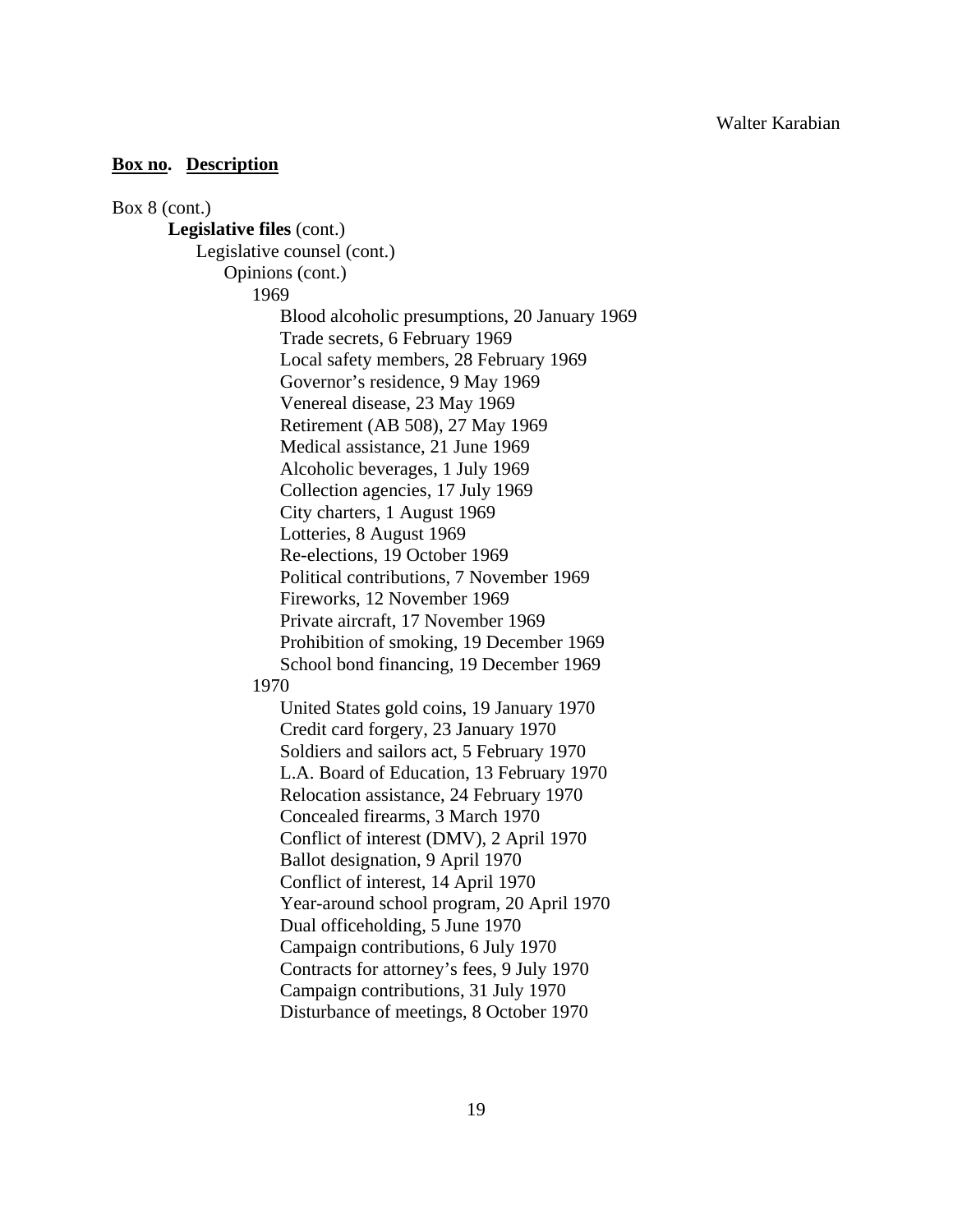Box 8 (cont.) **Legislative files** (cont.) Legislative counsel (cont.) Opinions (cont.) 1970 (cont.) Legislative immunity, 19 October 1970 Conflict of interest, 20 October 1970 Chartered cities, 9 November 1970 Peace officers–firearms, 9 December 1970 Officers of the legislature, 10 December 1970 Reapportionment, 11 December 1970 1971 Practicing attorney, 18 February 1971 Cigarette advertising, 22 February 1971 Closing of highways, 26 February 1971 Elections, 18 March 1971 Mountain sheep, 22 March 1971 County officers, 29 March 1971 Vehicles, 29 March 1971 Judges–misconduct, 31 March 1971 Attorney referral fees, 26 April 1971 Political contributions, 1 May 1971 Political activities, 16 May 1971 Legislative advocates, 4 June 1971 Sales tax on cigars, 7 June 1971 Reapportionment–State Board of Equalization, 12 June 1971 Reorganization Plan 1 of 1970, 14 June 1971 Hours of labor: city officials, 9 July 1971 Campaign contributions, 19 July 1971 Conflict of interest, 19 July 1971 Conflict of interest, 9 August 1971 Narcotic offenses, 18 August 1971 Presidential electors, 27 August 1971 Age qualifications for the purchase of a pharmacy, 27 August 1971 Methadone: emergency treatment, 8 September 1971 Legislative advocates, 13 October 1971 Special election, 27 October 1971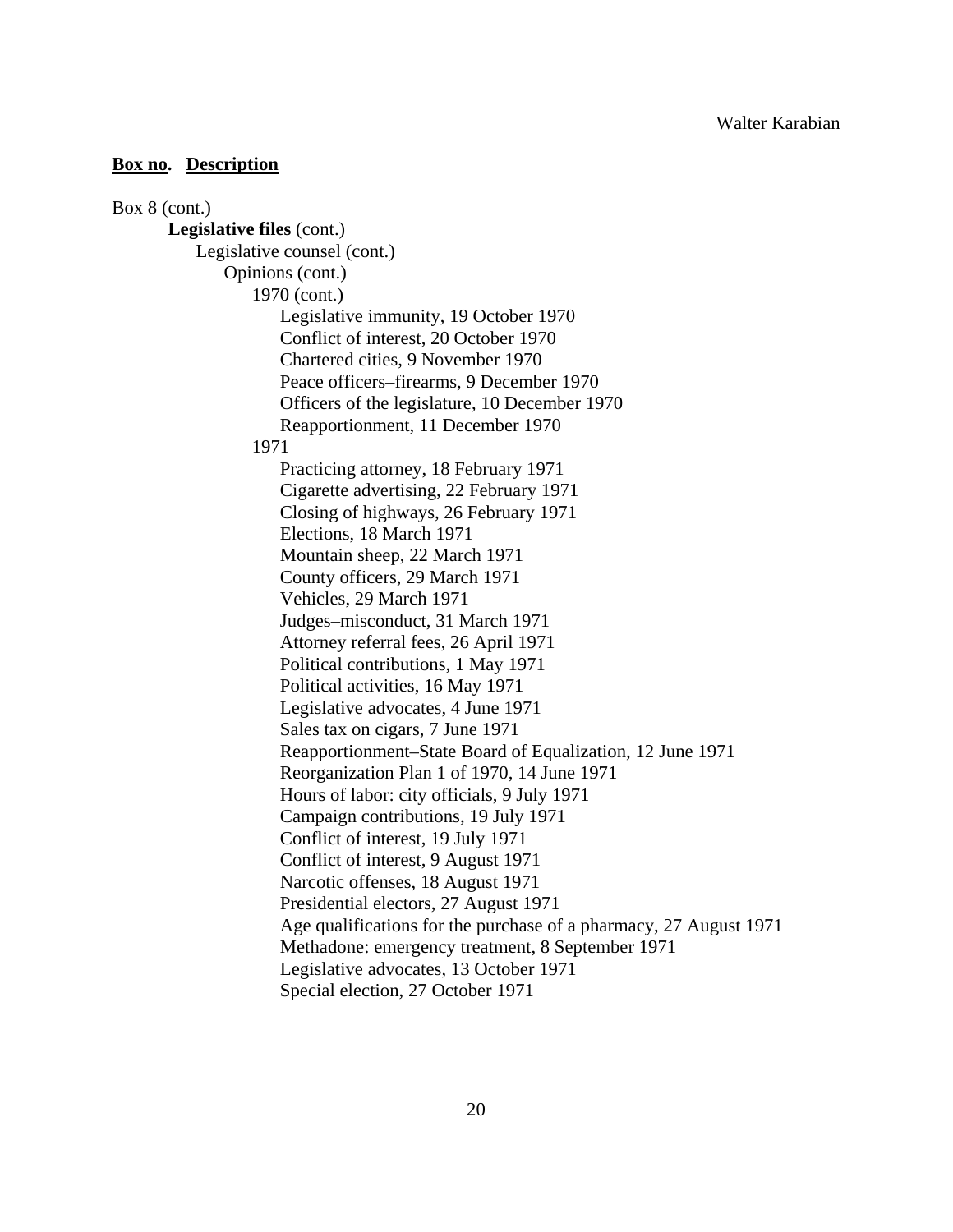# Box 8 (cont.) **Legislative files** (cont.) Legislative counsel (cont.) Opinions (cont.) 1971 (cont.) Testing services, 1 November 1971 Legislators: Oaths, 12 November 1971 Junk and secondhand dealers, 23 November 1971 Conflict of interest, 6 December 1971 Lessor recovery on termination of lease, 14 December 1971 Reapportionment, 18 December 1971 1972 Presidential primary, 28 January 1972 Child support, 2 March 1972 State college academic employees: regulations about dating students, 24 March 1974 City incorporations, 4 April 1972 Limiting effective period, 6 April 1972 Bulk sales, 19 April 1972 Conflict of interest, 9 May 1972 Campaign contributions, 3 May 1972 Age of majority, 9 May 1972 Ex-felons: Disqualification to vote, 17 May 1972 Presidential primary elections, 6 June 1972 County jails, 7 July 1972 Redevelopment, 29 August 1972 Ballot designations, 31 August 1972 Redevelopment, 25 September 1972 Conflict of interest, 12 October 1972 Statements of qualifications, 27 October 1972 Legal eviction action, 1 November 1972 Eminent domain, 22 November 1972 Conflict of interest, 22 November 1972 1973 Partisan campaigning by judge, 2 February 1973 Disclosure of income, 14 February 1973 Conflict of interest, 20 March 1973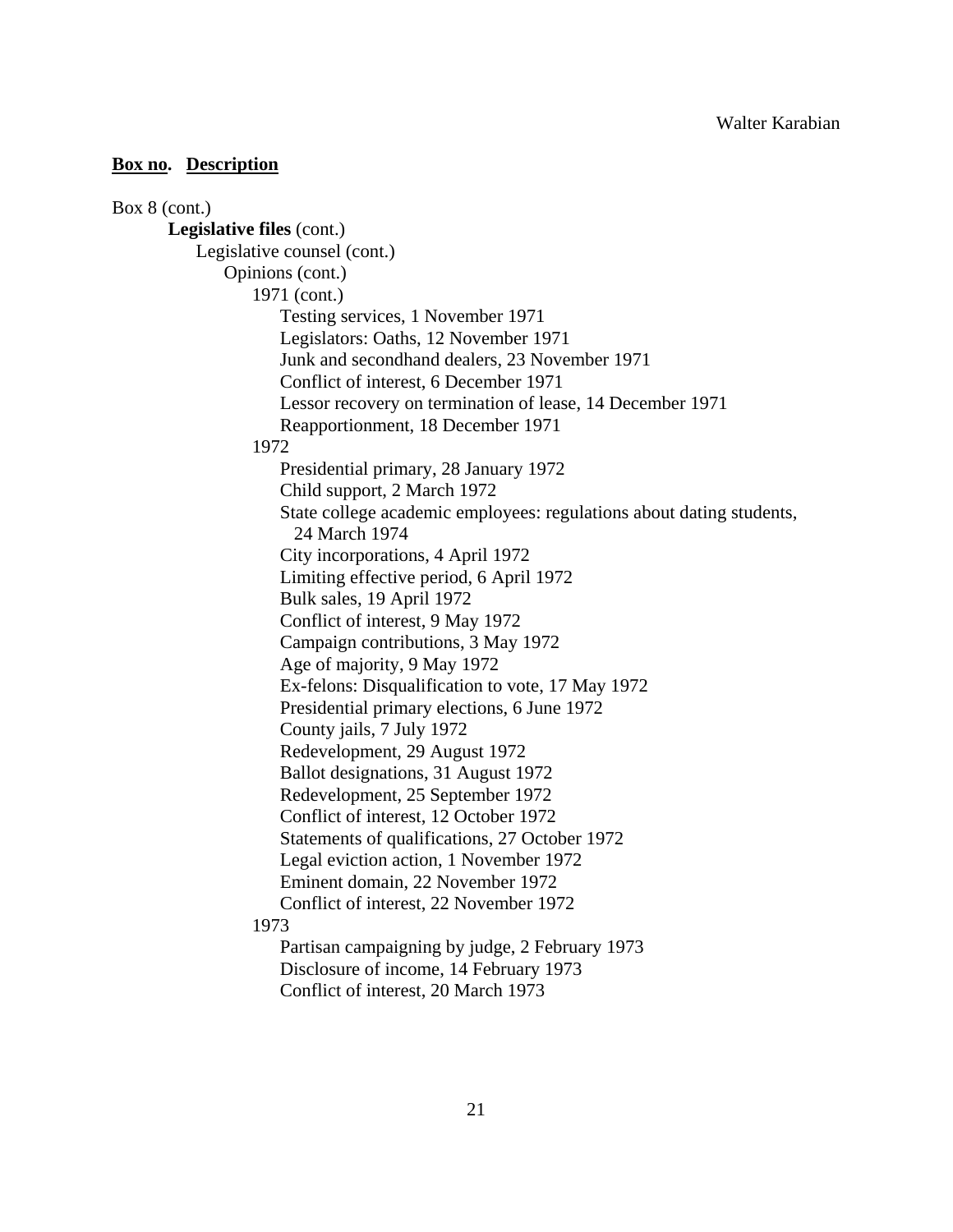Box 9

**Legislative files** (cont.) Legislative counsel (cont.) Opinions (cont.) 1973 (cont.) Depositions, 9 April 1973 Prisoner communication, 26 April 1973 American Legion, 2 May 1973 Ballot designations, 8 May 1973 Newsmen's privilege, 26 May 1973 Newsmen's privilege, 28 May 1973 Dual office-holding, 30 May 1973 Conflict of interest, 31 May 1973 Newsmen's privilege, 10 June 1973 Public restrooms, 11 June 1973 Legislators' Retirement System, 15 June 1973 Eminent domain, 10 August 1973 Conflict of interest, 17 August 1973 Nomination of candidates, 6 September 1973 Inheritance tax referees, 28 September 1973 Computer capability, 9 November 1973 Names of married women, 14 December 1973 1974 Reports to the State Bar, 3 January 1974 Disclosure of income, 10 January 1974 Law firms, 22 January 1974 Family Law Act, 30 January 1974 Campaign expenditures, 31 January 1974 Ballot designations, 21 February 1974 Ballot designations, 28 February 1974 Jurors, 4 March 1974 Sales tax exemption, 19 March 1974 Motor vehicle speed limits, 25 March 1974 Proposition 9: Lobbyist regulation, 1 April 1974 Newspaper editorials, 5 April 1974 Legal profession, 19 April 1974 Secretary of State, 27 April 1974 Sales tax exemption, 2 May 1974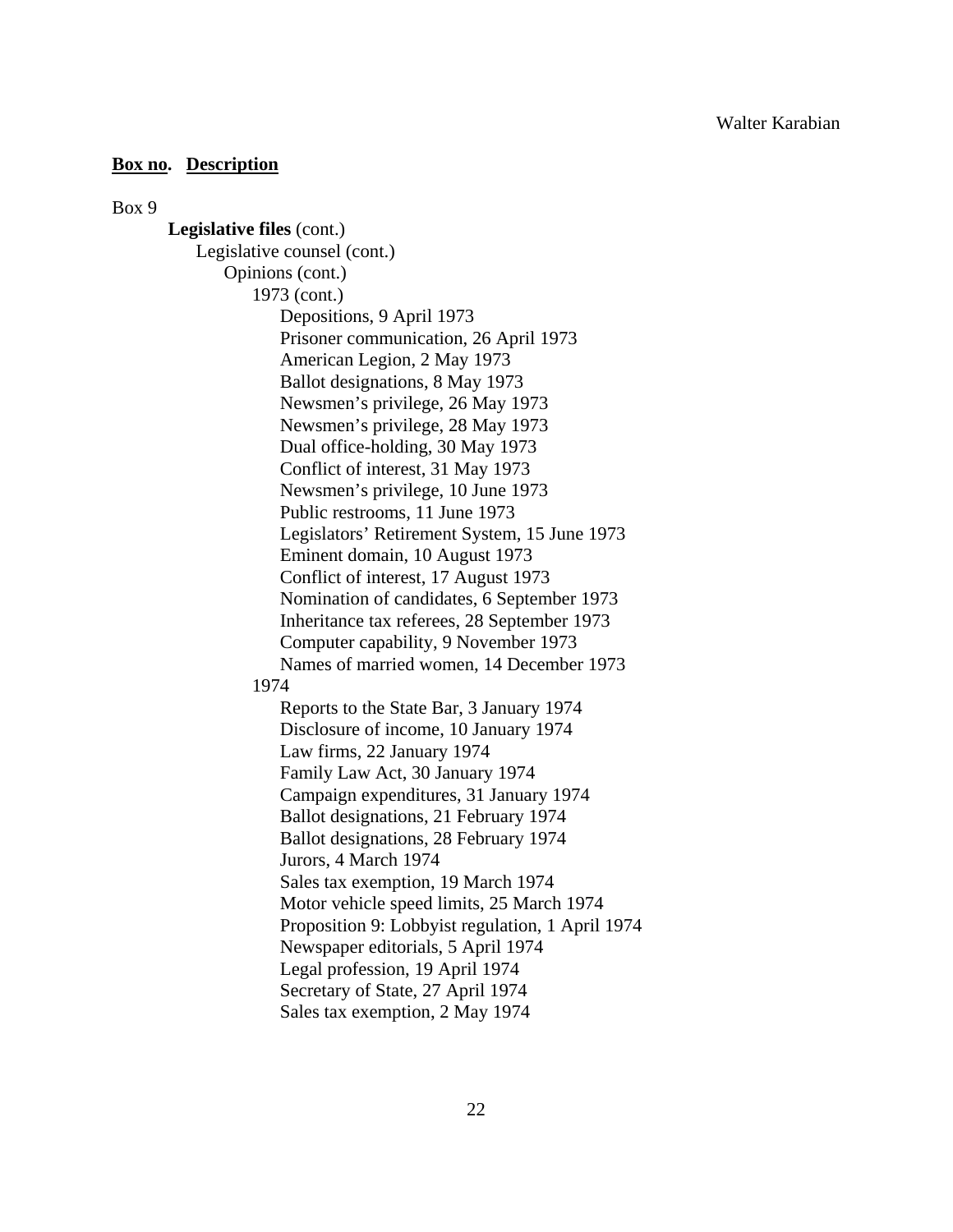Box 9 (cont.) **Legislative files** (cont.) Legislative counsel (cont.) Opinions (cont.) 1974 (cont.) Administrative proceedings: Right to Counsel, 8 May 1974 Home vote strips, 7 June 1974 Legislators' Retirement System, 11 July 1974 Conflict of interest, 11 July 1974 Unionization of legislative employees, 13 August 1974 Campaign reporting, 25 September 1974 Insurance policies, 30 September 1974 Legislators' Retirement System, 8 October 1974 Airline passes, 15 October 1974 Office of the Attorney General opinions 1967 Employment of Aliens on California Public Works Projects, 1967 1969 City School District Board, 1969 1971 Criminal Trespass Law, 1971 Hours of work for city clerks and city treasurers, 1971 L.A. Community College Board of Trustees Election, 1971 1972 Business and Professions Code, 1972 1973 Use of County Board of Supervisors' Chambers, 1973 Office of Research reports 1969 Upper Newport Bay, 1969 1971 Air Pollution, 1971 Gas Tax Diversion, 1971 Gun Control, 1971 Hospital and Convalescent Homes, 1971 Veteran's Discharge Papers, 1971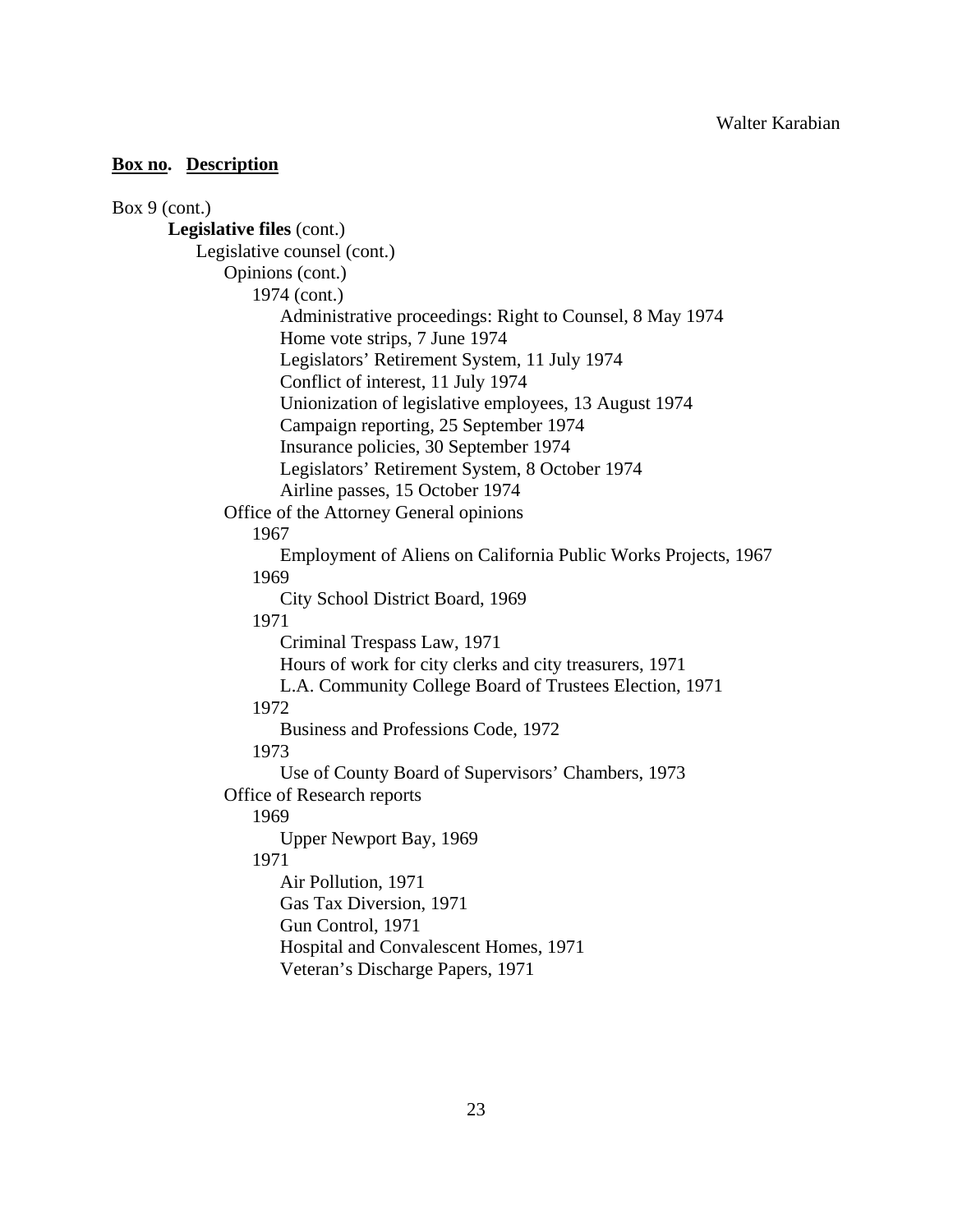| Box $9$ (cont.)                             |
|---------------------------------------------|
| <b>Campaign materials</b>                   |
| Campaign artifacts                          |
| Buttons, undated [in box 23]                |
| Potholders, undated [in box 23]             |
| Certificates of Election, 1968-1972         |
| Certificates of Nomination, 1966-1972       |
| Finances                                    |
| Contributions                               |
| 1966                                        |
| 1968                                        |
| Contributor lists, 1973-1974 and undated    |
| Correspondence with Eugene Wyman, 1969-1971 |
| Dinners and receptions                      |
| 1966                                        |
| Jonathan Beach Club, 1966                   |
| Photographs at David Henley's home, undated |
| 1968                                        |
| <b>Armenian Dinner</b>                      |
| General, 1968                               |
| Contributors, 1968                          |
| Unidentified reception, 1968                |
| 1969                                        |
| <b>Factory Dinner</b>                       |
| Contributors, 1969                          |
| Printed materials, 1969                     |
| Box 10                                      |
| Photographs, 1969 (2 folders)               |
| 1970                                        |
| <b>Berberian Dinner</b>                     |
| Contributors, 1970                          |
| Correspondence, 1970                        |
| Photographs, 1970                           |
| Universal Reception, 1970                   |
| Walter Karabian Day, 1970                   |
| Walter Karabian Reception, 1970             |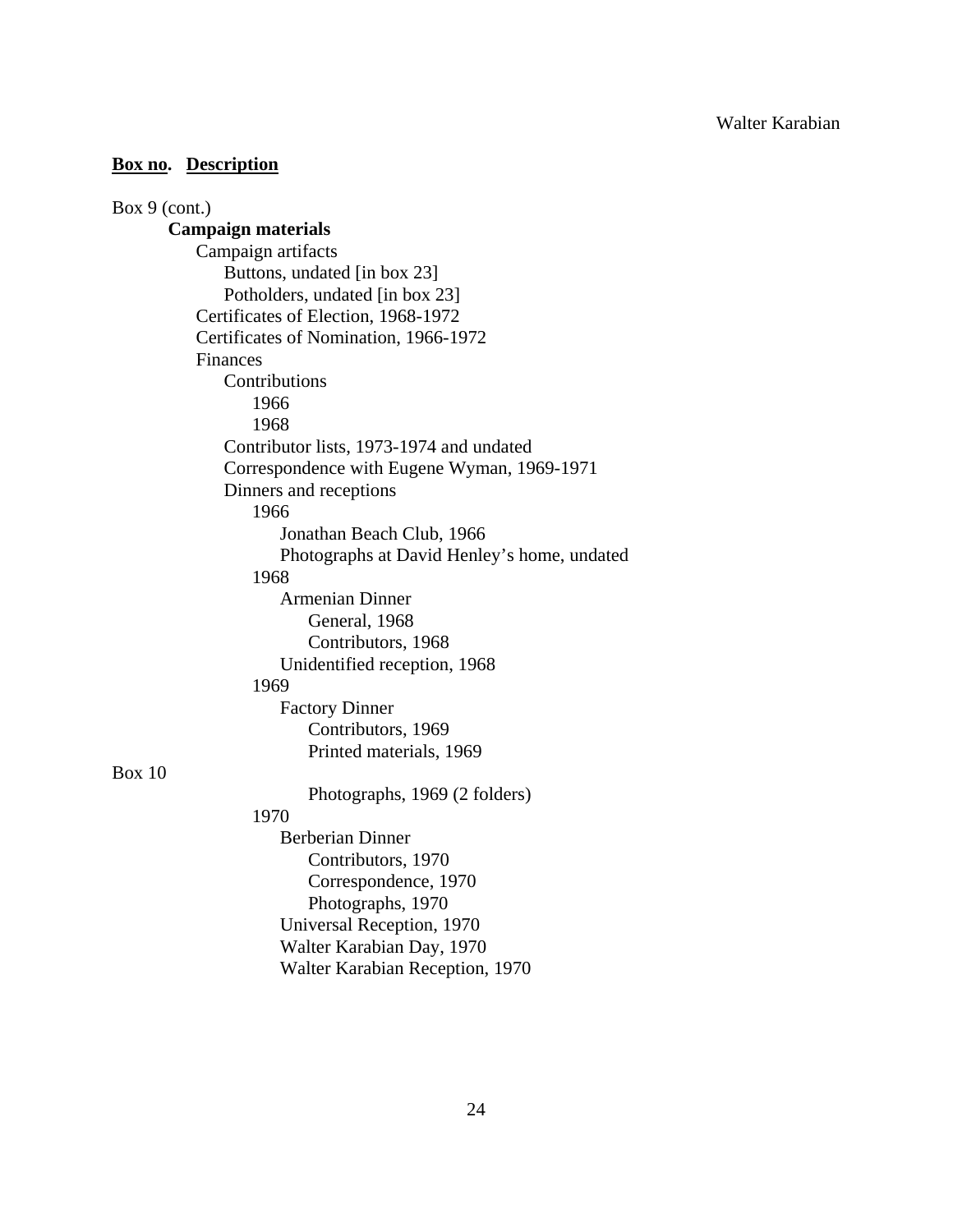```
Box 10 (cont.) 
Campaign materials (cont.) 
     Finances (cont.) 
         Dinners and receptions (cont.) 
             1971 
                 Friends of Walter Karabian Luncheon, 1971 
                 Hubert Humphrey Brunch, 1971 
                 Karns Reception 
                     Contributors, 1971 
                     Printed materials, 1971 
                     Photographs, 1971 
                 Queen Mary Dinner, 1971 
             1972 
                 Bill Cambell Reception, 1972 
                 Gravel Reception, 1972 
                 Hayes Booster Club 
                     General, 1972 
                     Photographs, 1972 
                 Perino's Reception, 1972 
                 Walter Karabian Day, 1972 
             1973 
                 Karns Reception, 1973 
                 Perino's Reception, 1973 
                 Senior Citizens' Thanksgiving Dinner, 1973 
                 Shakey's Reception, 1973 
             1974 
                 Century Plaza Dinner 
                     Clippings, 1974 
                     Contributors, 1974 
                     Correspondence, 1974 
                     Printed materials, 1974 
                     Photographs, 1974 
                 Ed Roski Reception 
                     Printed materials, [1974] 
                     Photographs, [1974] 
                 Secretary of State Fundraiser, 1974 
         Statements for June Primary, 1974 (4 folders)
```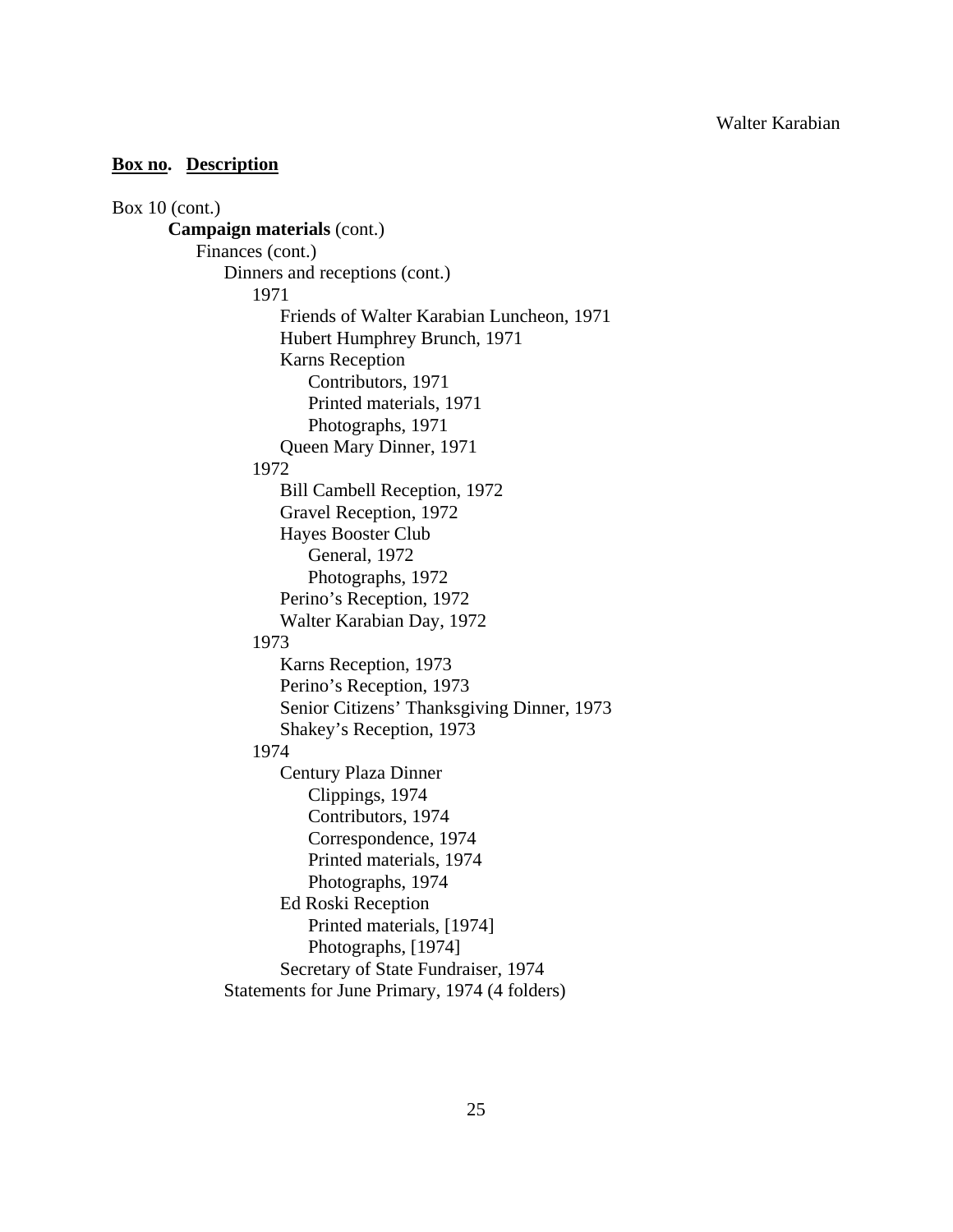| Box $10$ (cont.)                                                   |
|--------------------------------------------------------------------|
| <b>Campaign materials (cont.)</b>                                  |
| Elections                                                          |
| Karabian's campaigns                                               |
| 1966                                                               |
| General, 1966                                                      |
| Precinct volunteers lists, 1966 [oversize: CVPA map case drawer 5] |
| 1968                                                               |
| Campaign poster, 1968 [in map tube]                                |
| Endorsements, 1967-1968                                            |
| Open house, 1967                                                   |
| Opponent file (Norma Yocum), 1968                                  |
| Statement of Votes Cast, 1968                                      |
| Support file, 1968 and undated                                     |
| 1970                                                               |
| <b>Ballots</b>                                                     |
| General election, 1970                                             |
| Primary election, 1970                                             |
| Clippings, 1970                                                    |
| Box 11                                                             |
| Correspondence, 1970                                               |
| Election results, 1970                                             |
| Endorsements, 1970                                                 |
| First Day of Issue Stamps sent to supporters, undated              |
| Monterey Park rally, 1970                                          |
| Opponent file (Rod Irvine), 1970                                   |
| Printed materials, 1970 and undated                                |
| Photographs, undated                                               |
| 1972                                                               |
| General, 1972 and undated                                          |
| Abortion as a campaign issue, 1972 and undated                     |
| <b>Ballots</b>                                                     |
| General election, 1972                                             |
| Primary election, 1972                                             |
| Clippings, 1972                                                    |
| Endorsements, 1972                                                 |
| Filing papers, 1972                                                |
| Opponent file (Dan Nolan), 1972                                    |
| Primary-election Statement of Vote, 1972                           |
| Propositions, 1972                                                 |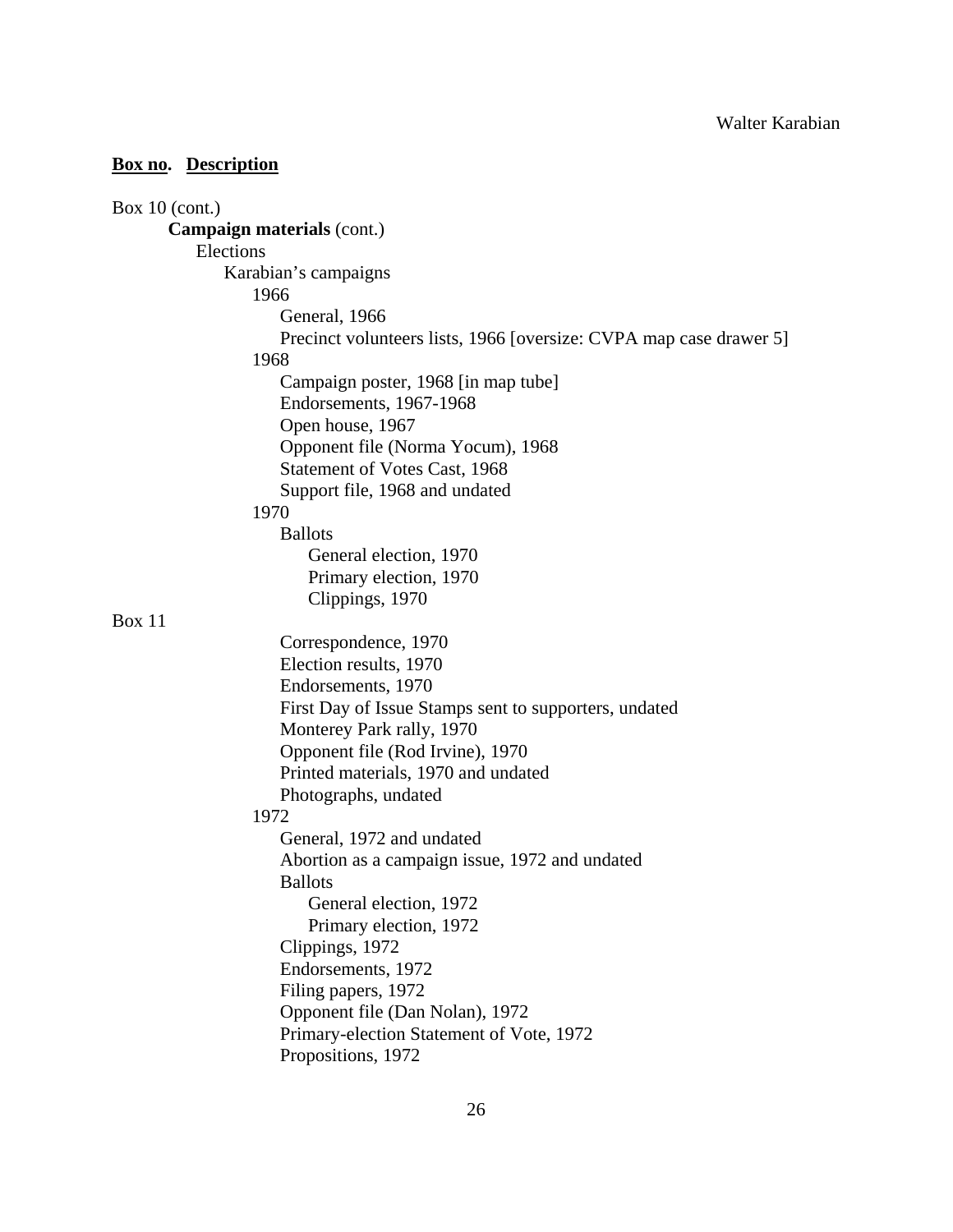Box 11 (cont.) **Campaign materials** (cont.) Elections (cont.) Karabian's campaigns (cont.) 1974 Attorney General Campaign General, 1973-1974 Endorsements, 1973 Press release announcing Karabian's candidacy, 1973 (radio and tv) Secretary of State campaign Ballots (primary election), 1974 Clippings, 1974 Correspondence, 1974 Election night reception, 1974 Endorsements, 1974 Secretary of State campaign (cont.) March Fong, 1974 Opponents file (Herman Sillas), 1974 (2 folders) Printed materials, undated Schedules, 1974 (2 folders) Scripts for announcement of candidacy, 1974 Sponsor's Certificates, 1974 Statement of Assets and Income, 1974 Photographs General, undated Secretary of State announcement, 1974 Other campaigns General, undated Assembly elections 1970 Pat Camaroda, 32<sup>nd</sup> Assembly District (Fresno) Clippings, 1970 Correspondence, 1970 Finances, 1970 Susan Marx,  $75<sup>th</sup>$  Assembly District (Cathedral City) Clippings, 1970 Correspondence, 1970 Finances, 1970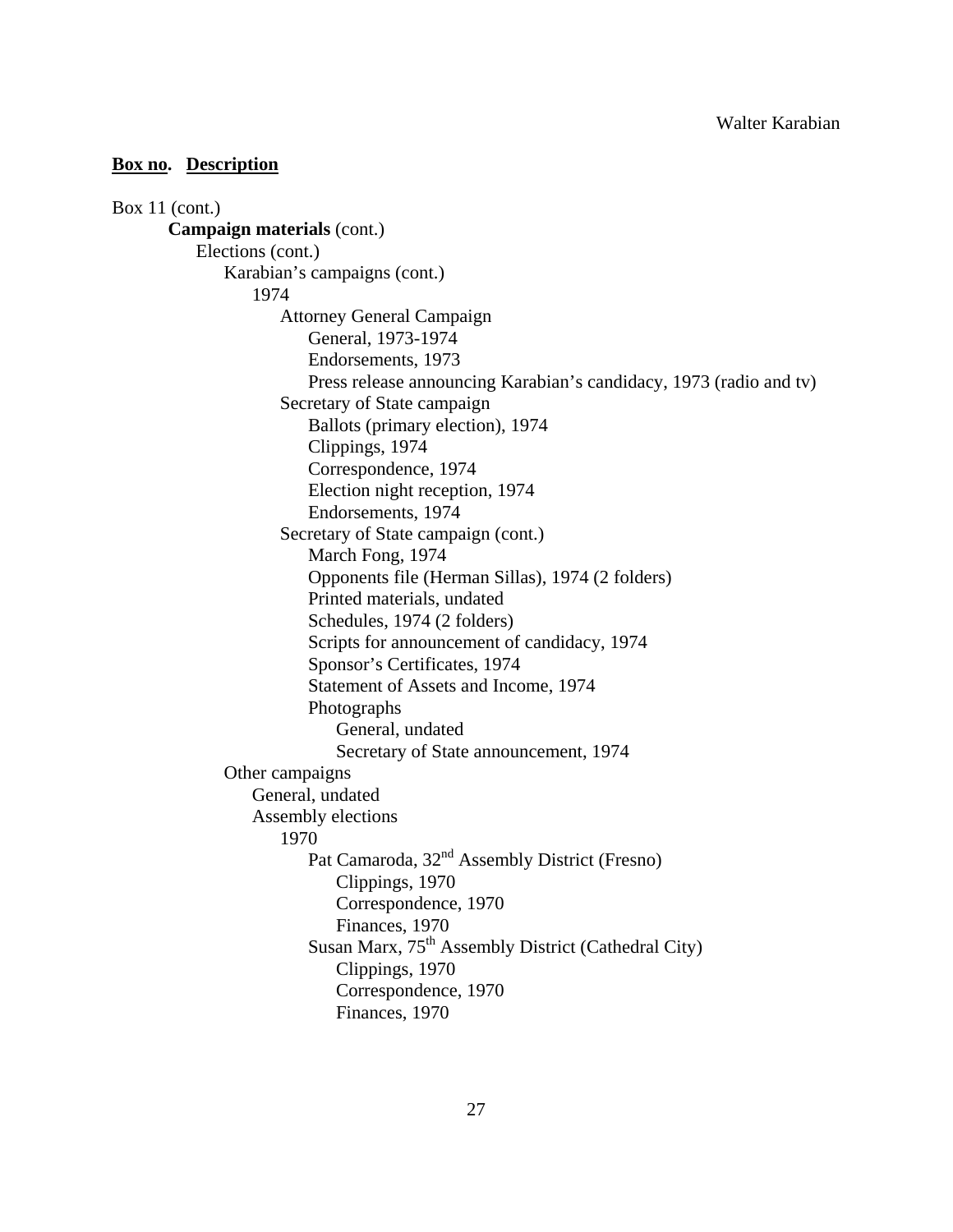```
Box 11 (cont.) 
 Campaign materials (cont.) 
     Elections (cont.) 
         Other campaigns (cont.) 
            Assembly elections (cont.) 
                1972 
                    Ken Maddy 
            Presidential elections 
                1964 
                    California Presidential Delegation, 1964 
                    Campus Chairmen, 1964 and undated 
                    County Chairmen, 1964 
                    Young Citizens for Johnson, 1964 and undated 
                1968 
                    Young Citizens for Humphrey-Muskie, 1968 
     Speeches, 1969-1974 
     Walter Karabian watch, 1973-1974 and undated
```
#### Box 12

## **Correspondence**

General, 1971-1991 (2 folders) Agnos, Art, 1988-1990 Alioto, Joseph L., 1975-1976 Alatorre, Richard, 1971-1974 Anderson, Glenn, 1971-1972 Antonovich, Mike, 1980-1981, and 1990 Atlantic Encounter, 1991 Bagley, William T., 1975-1976, and undated Baker, Ralph L., 1976 Barsamian, Lucy, 1988 Berberian, Arsen, 1977-1980 Bowler, Mike, 1989 Bradley, Tom, 1976-1992 Brian, Earl, 1971 Brown, Edmund G., 1971-1980 Brown, Willie, 1987-1991 Campbell, Bill, 1972-1992 Carroll, Richard, 1972-1985 Carter, Doug, 1977-1987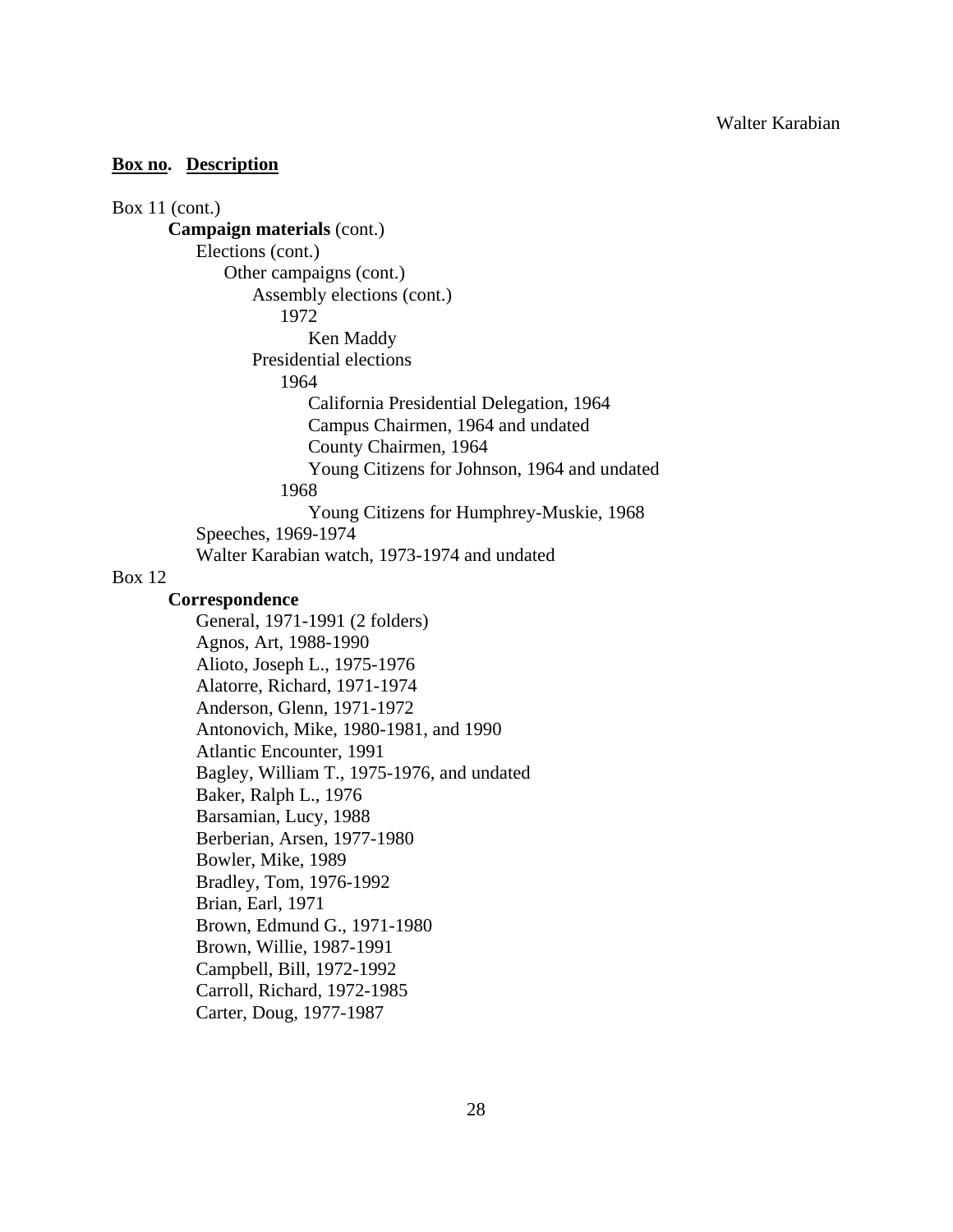### **Box no. Description**

Box 12 (cont.) **Correspondence** (cont.) Carter, Jimmy, 1977-1989 Chow, Eleanor, 1989-1990 Christopher, George, 1976 Collis, Conway, 1989 Cooke, Jack Kent, 1970-1975 Couloumbis, Constantine, 1977-1983 Craig, Glen, 1976-1986 Cranston, Alan, 1971-1983 Croddy, William F., 1967-1970 Deukmejian, George, 1979-1987 Didizian, Haig, 1979-1980 Dymally, Mervin, 1972-1977 Eban, Abba, 1971 Elia, John, 1987 Flourney, Houston, 1970-1972 Fonda, Jane, 1973 Form letters, 1968-1974 and undated Funny letters, 1967-1973 Gabriel, John, 1970-1984

#### Box 13

 Garrett, Mike, 1971-1973 Greene, Lorne, 1973-1975 Halvonik, Paul, 1977-1980 Hand, Lloyd, 1965-1973 Harkin, Tom, 1991 Harris, Fred R., 1972 Hayes, James, 1970-1983 Heleva, Jerry, 1973-1989 Hill, Frank, 1991 Hobart, Dana, 1974-1983 Karabian, John and Gladys, 1967-1973 and undated Kazan, Lainie, 1972-1978 Keverian, George, undated Lancaster, Bill, 1992 Legislators, 1967-1969 Letters of condolence, 1970-1974 Letters of thanks, 1969-1973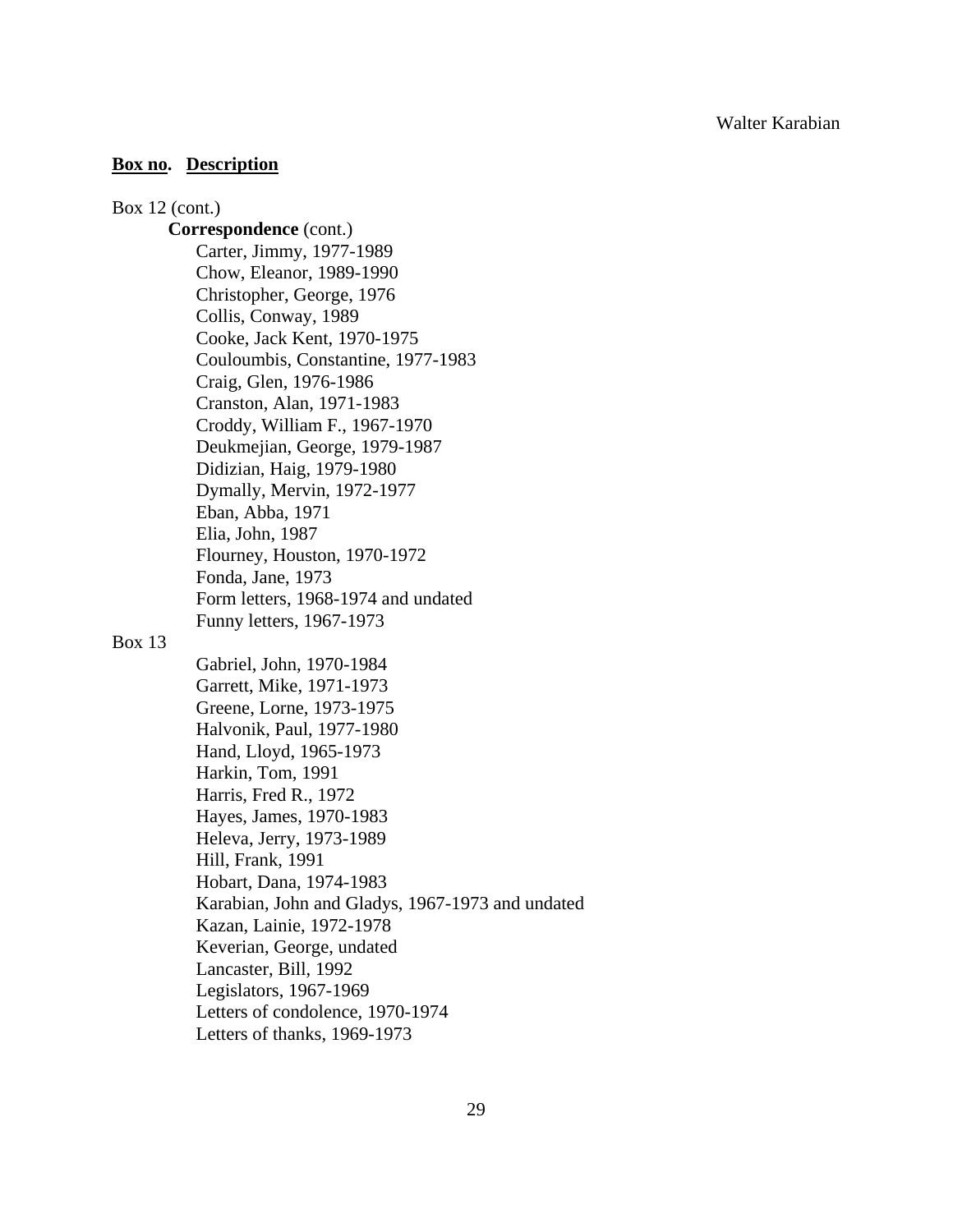### Box 13 (cont.)

## **Correspondence** (cont.)

 Letters of recommendation, 1973-1990 Letters of recommendation, 1971 Letters of recommendation, 1967-1972 Letters of recommendation, 1974 Los Angeles Olympic Committee, 1981-1983 Lutkehaus, Manfred, 1977-1981 Marks, Paul and Carole, 1979-1980 Mathis, Dawson, 1976 McCarthy, Leo T., 1975-1977 Mills, James R., 1978-1979 Mill, Wilbur, 1971 Montgomery, Mike, 1969-1973 Moretti, Bob, 1971-1973 Moss, Frank, 1970-1976

Box 14

 Muskie, Edmund, 1970-1975 Nalbandian, Gene, 1976-1986 Nava, Julian, 1970-1971 Nevins, Richard, 1971-1986 Nixon, Richard, 1971-1974 Nolan, Kathleen, 1975 Owens, Wayne, 1992 Parham, Christina, 1971-1974 Pashayan, Charles, 1979-1986 Payan, Arthur E., 1977-1978 Personal correspondence received, 1965 Pitchess, Peter, 1969-1979 Pollard, Martin, 1968-1970 Priolo, Paul, 1973-1991 Rampton, Calvin, 1971 Riles, Wilson, 1971 Roberti, David, 1991 Rockefeller, Nelson, 1969-1972 Rodda, Richard, 1976 Roos, Mike, 1982-1986 Rousselot, John H., 1973-1982 Saroyan, William, 1970 Saxon, John, 1976-1985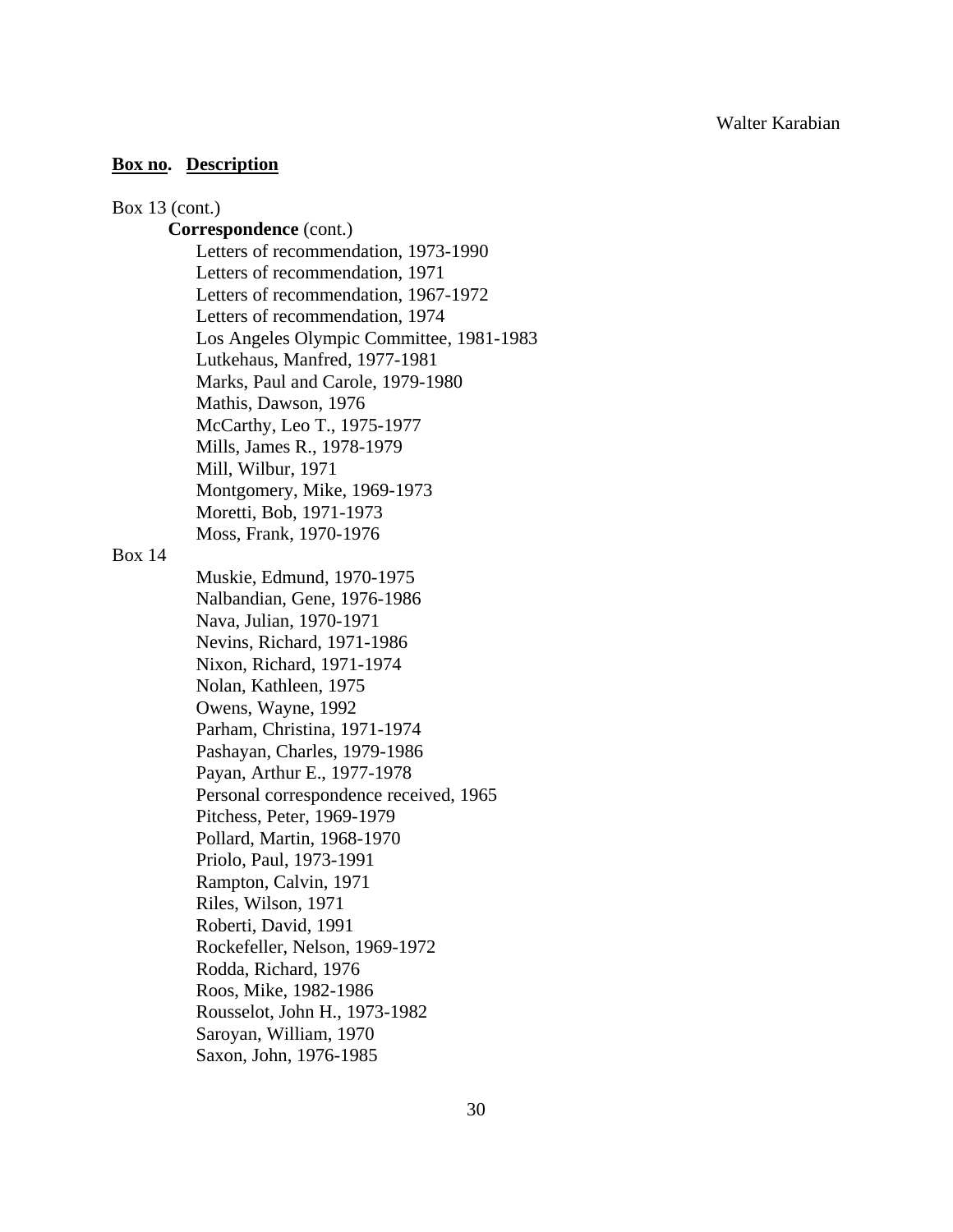#### Box 14 (cont.)

**Correspondence** (cont.) Schabarum, Pete, 1976-1989 Sieroty, Alan, 1979-1980 Simonian, Don, 1983 Smith, Arlo, 1990 Song, Alfred H., 1971-1975 Stirling, Dave, 1982-1984 Telegrams, 1969-1974 Thomas, Marlo, 1970-1973 Tilley, Bill, 1969-1982 Toma, Kay, 1973-1977 Tunney, John, 1969-1983 United States Legislators, 1969-1978 Unruh, Jesse, 1967-1981 Van de Kamp, John, 1985-1989 Vasquez, Gilbert R., 1971-1985 Wilson, Pete, 1972-1991 Woodbury, Robert, 1968-1982 Younger, Evelle, 1970-1977

#### Box 15

# **Writings**

Articles

 "California's Implied Consent Statute," 1968 "California's Prison System," 1971 "The Case against Wiretapping," 1970 "The Case for Prepaid Medical Insurance," 1973 "Defusing the California Time Bomb," undated "The Equal Rights Amendment," 1974 "Forum: The Robed Politician," 1979 "Legal Services for the Poor," 1972 "Public Opinion Polls—I'm Determined to Wipe Them Out," 1973 "Record of Arrest," 1972 "Winning the Young Voter," undated Correspondence regarding articles General, 1973-1974 "California's Prison System," 1971 "The Case against Wiretapping," 1969-1973 "The Case for Prepaid Medical Insurance," 1973

"The Equal Rights Amendment," 1974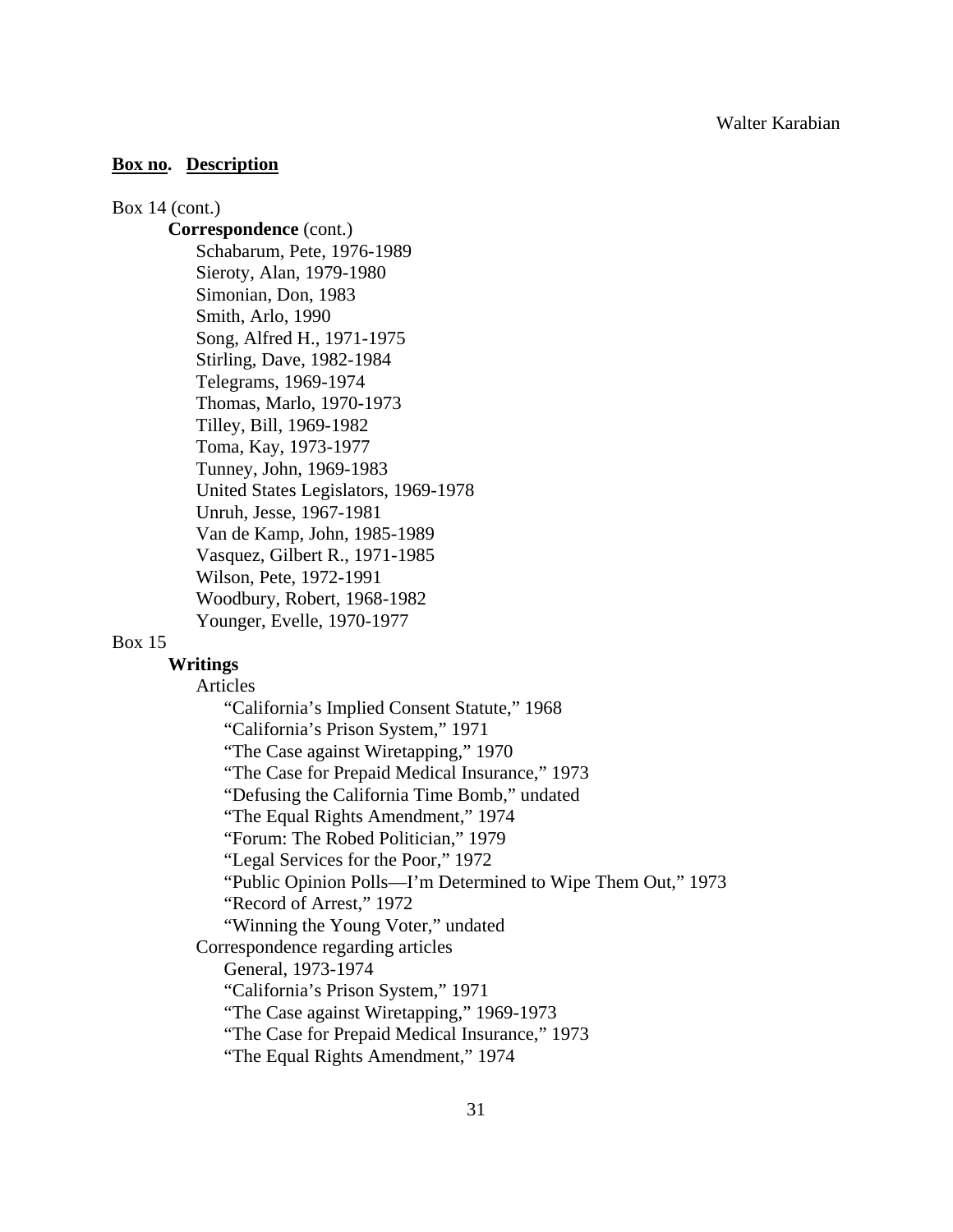| Box $15$ (cont.)                                                                        |
|-----------------------------------------------------------------------------------------|
| <b>Writings</b> (cont.)                                                                 |
| Correspondence regarding articles                                                       |
| "Legal Services for the Poor," 1972                                                     |
| Correspondence regarding book                                                           |
| "For Lovers of People," 1974                                                            |
| Legislative reports                                                                     |
| Authored by Karabian                                                                    |
| "Administrative Segregation in California's Prisons," 1973<br>"At the Crossroads," 1974 |
| "An Examination of California's Prison Hospitals," 1972                                 |
| "How Long Must I Wait?," 1975                                                           |
| Supported by Karabian                                                                   |
| "Digest of Recent Changes in the Major Codes, 1972-1973                                 |
| "The Mexican-American and the 1973 Legislature," 1973                                   |
| Speeches                                                                                |
| Acceptance speech for the Five Outstanding Young Men Award, 1973                        |
| Commencement addresses and speeches, 1969-1974                                          |
| Material for speeches, 1964-1970 (2 folders)                                            |
| Political speeches                                                                      |
| General, 1969-1974 and undated (3 folders)                                              |
| Town Hall Speech, 1969                                                                  |
| Public speeches, 1985-1992                                                              |
| <b>Box 16</b>                                                                           |
| <b>Subject files</b>                                                                    |
| General                                                                                 |
| Attorneys                                                                               |
| General, 1968-1974 (3 folders)                                                          |
| California Trial Lawyers, 1971-1974                                                     |
| California Council on Criminal Justice, 1968                                            |
| Democratic National Convention, 1972                                                    |
| Democratic National Convention, 1984                                                    |
| Eagles, 1973                                                                            |
| Endangered species, 1974                                                                |
| Judaism, 1972-1974                                                                      |
| Judges                                                                                  |
| General, 1969-1974                                                                      |
| Municipal government, 1971-1974                                                         |
| Superior court, 1971-1974                                                               |
| Metropolitan News, 1969-1974                                                            |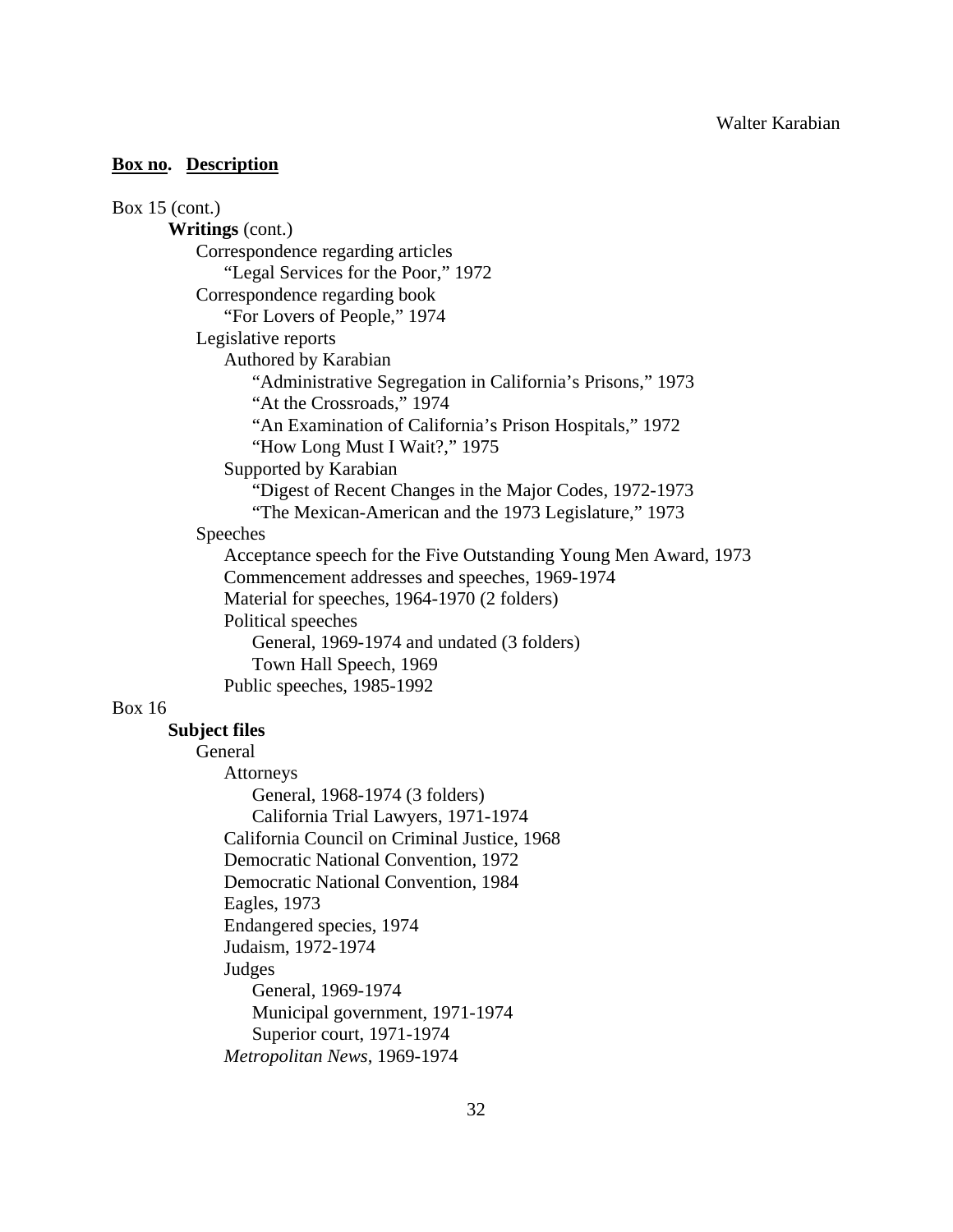| Box 16 (cont.)                                                                          |
|-----------------------------------------------------------------------------------------|
| <b>Subject files (cont.)</b>                                                            |
| Prison reform, 1972                                                                     |
| Revision of the penal code, 1966-1969                                                   |
| State Capitol Building, 1974                                                            |
| University of the Pacific Law Journal, 1974                                             |
| Armenian files                                                                          |
| General, 1971-1972                                                                      |
| <b>Armenian Church</b>                                                                  |
| Aborted visit of Vasken I                                                               |
| General, 1980 (3 folders)                                                               |
| Dinner, 1980                                                                            |
| Notice of postponement of Vasken I's trip, 1980                                         |
| <b>Box 17</b>                                                                           |
| USC convocation, 1980                                                                   |
| First Armenian Presbyterian Church, 1965-1972                                           |
| St. John Garabed Armenian Church, 2005                                                  |
| Visit of Archbishop Vatché Hovsepian, 1988                                              |
| Armenian Assembly Charitable Trust, 1972-1974                                           |
| Armenian General Benevolent Union, 1976                                                 |
| Armenian groups, 1968-1974                                                              |
| The Armenian Observer, 1971-1981                                                        |
| Armenian Summer Camp, 1989                                                              |
| Arshag Dickranian Armenian School, 1984-1987                                            |
| The California Courier                                                                  |
| 1966                                                                                    |
| 1967                                                                                    |
| 1968-1972                                                                               |
| California State University, Northridge, Armenian language classes, 1987-1988           |
| House Joint Resolution 132: "National Day of Remembrance of the Armenian                |
| Genocide of 1915-1923," 1987                                                            |
| From Bitlis to Fresno: 100 Years of an Armenian American Family in California           |
| (VHS tape), undated [in box 25]                                                         |
| Luncheon celebrating Arshag Dickranian's 100 <sup>th</sup> Birthday (DVD), 2005 [in box |
| 25]                                                                                     |
| Speeches                                                                                |
| By Karabian, 1982-1985 and undated                                                      |
| By other authors, 1984                                                                  |
| UCLA, Chair in Modern Armenian History, 1979-1986                                       |
| Zoryan Institute, 1985-1986                                                             |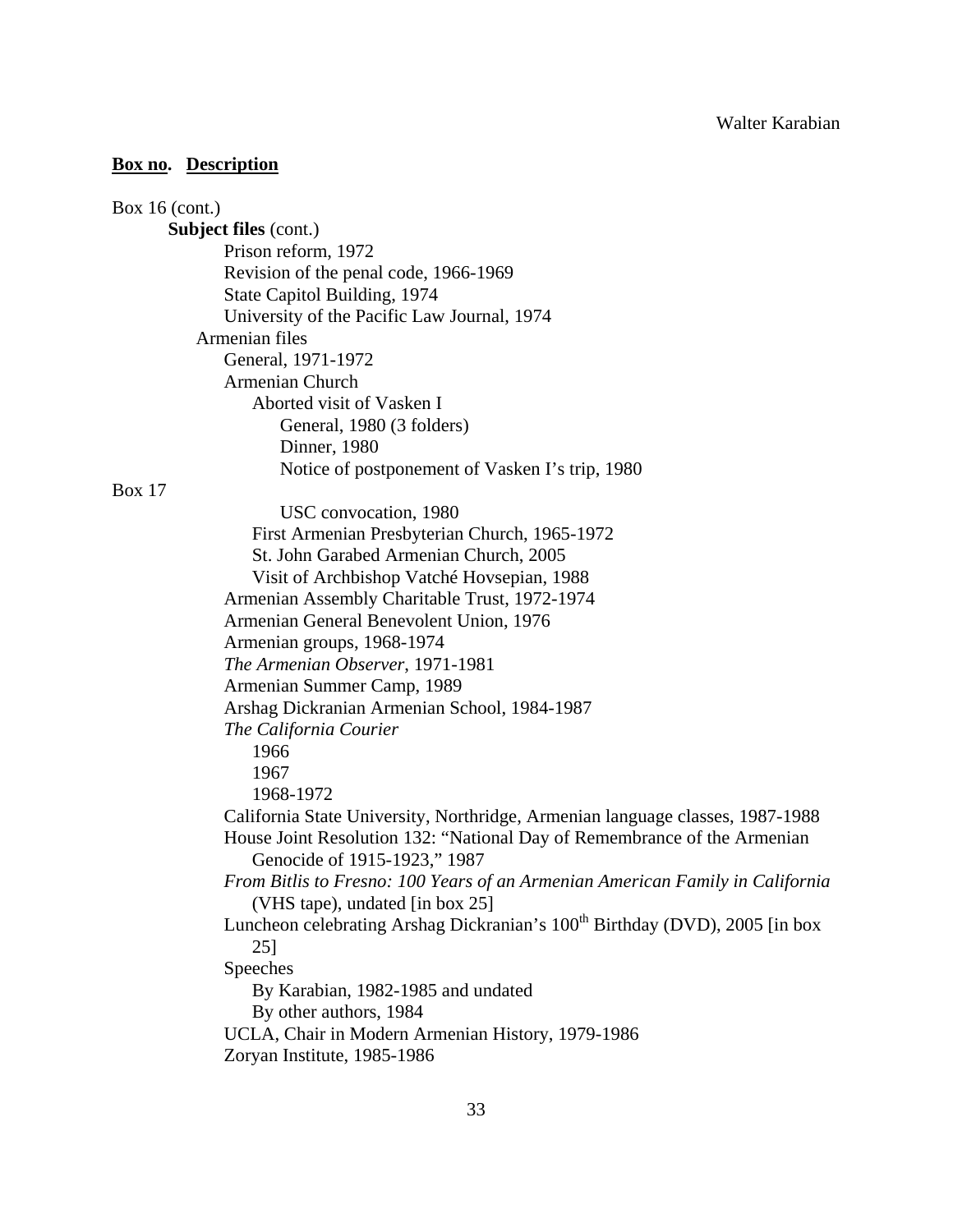# Box 17 (cont.)

Box 18

# **Subject files** (cont.)

Education

|               | California State University, Long Beach, 1973-1974  |
|---------------|-----------------------------------------------------|
|               | California State University, Los Angeles, 1969-1972 |
|               | California State University, Northridge, 1974       |
|               | California State University, San Francisco, 1974    |
|               | East Los Angeles College, 1971-1972                 |
|               | Junior College Board, 1971                          |
|               | Occidental College, 1974                            |
|               | Sacramento State College, 1970-1971                 |
|               | San Joaquin Delta College, 1974                     |
|               | Scholarships, 1967-1974 (3 folders)                 |
|               | University of California, Berkeley, 1967-1974       |
|               | University of California, L.A., 1967-1974           |
|               | University of California, Santa Cruz, 1970-1971     |
|               | University of San Diego, 1972                       |
|               | University of San Franciso, 1973                    |
|               | University of Southern California, 1967-1974        |
|               | People                                              |
|               | Alatorre, Richard, 1971-1993                        |
|               | Alquist, Al, 1970                                   |
|               | Amerian, Richard, 1970-1983                         |
|               | Bagdasarian, Mike, 1968-1983                        |
|               | Brown, Edmund G., 1969-1978                         |
| <b>Box 18</b> |                                                     |
|               | Burton, John L., 1992, and undated                  |
|               | Burton, Philllip                                    |
|               | General, 1971-1984                                  |
|               | Memorial luncheon, 1983-1987                        |
|               | Campbell, Bill, 1986-1989                           |
|               | Deukmejian, George, 1987                            |
|               | Entertainers, 1969-1974                             |
|               | Fairbanks, Robert, 1971-1973                        |
|               | Gabriel, John, 1981                                 |
|               | Gutierrez, Gabriel, 1979-1980                       |
|               | Jackson, Henry, 1971-1972                           |
|               | Johnson, Lucy B., 1964 and undated                  |
|               | Johnson, Lyndon B., 1989, and undated               |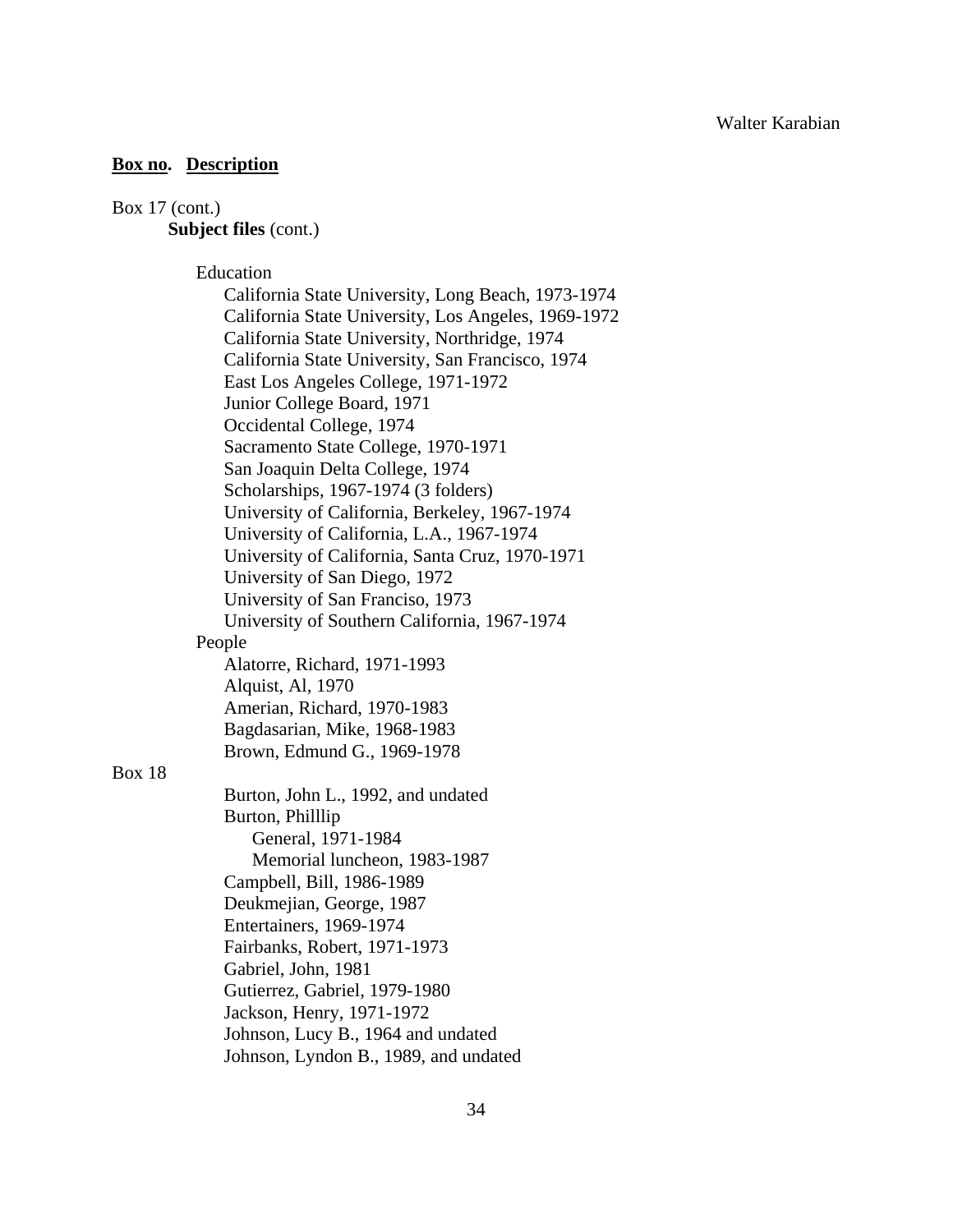Legal contacts, 1968-1971

### **Box no. Description**

Box 18 (cont.) **Subject files** (cont.) People (cont.) Metzenbaum, Howard, 1991 McGovern, George, 1971-1980 Moscone, George, 1968-1978 Parseghian, Ara, 1967 Roos, Mike, 1984-1991 Shriver, Eunice Kennedy, 1972 Sinatra, Nancy, 1968-1969 Steinem, Gloria, 1972 Superior Court Commissioner, 1971-1973 Torres, Art, 1976-1991 Unruh, Jesse, 1986-1987 Warren, Earl General, 1969 Memorial Symposium, 1983 Zenovich, George, 1975-1977 Zumwalt, Bud, 1974, 1976 **Public relations**  Correspondence General, 1967-1973 Articles and responses General, 1971-1973 and undated Campaign contributions, 1972-1973 *Los Angeles Herald Examiner*, 1980 "The Making of Bob Moretti," 1971 Public opinion polls, 1973 "Revenge or Rehabilitation," 1971 Ronald Reagan, 1981 Southern California Gas Company, 1969 *Today Magazine*, 1971 Newspaper clippings 1965-1966 1967 January, 1967 February, 1967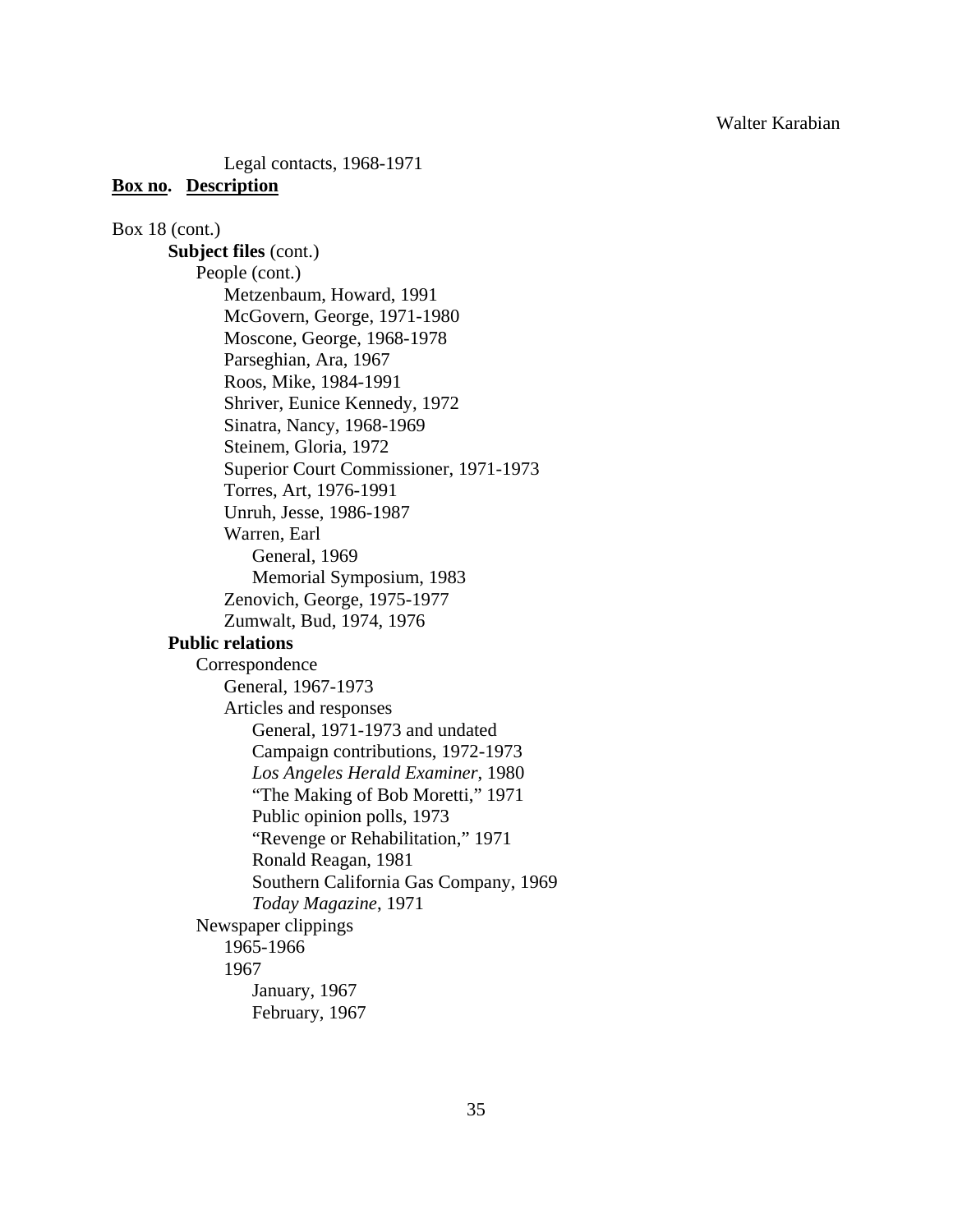## **Box no. Description**

Box 19

**Public Relations** (cont.) Newspaper clippings (cont.) 1967 (cont.) March, 1967 April, 1967 May, 1967 June, 1967 July, 1967 August, 1967 September, 1967 October, 1967 November, 1967 December, 1967 1968 January, 1968 February, 1968 March, 1968 April, 1968 May, 1968 June, 1968 July, 1968 August, 1968 September, 1968 October, 1968 November, 1968 December, 1968 1969 January, 1969 February, 1969 March, 1969 April, 1969 May, 1969 June, 1969 July, 1969 August, 1969 September, 1969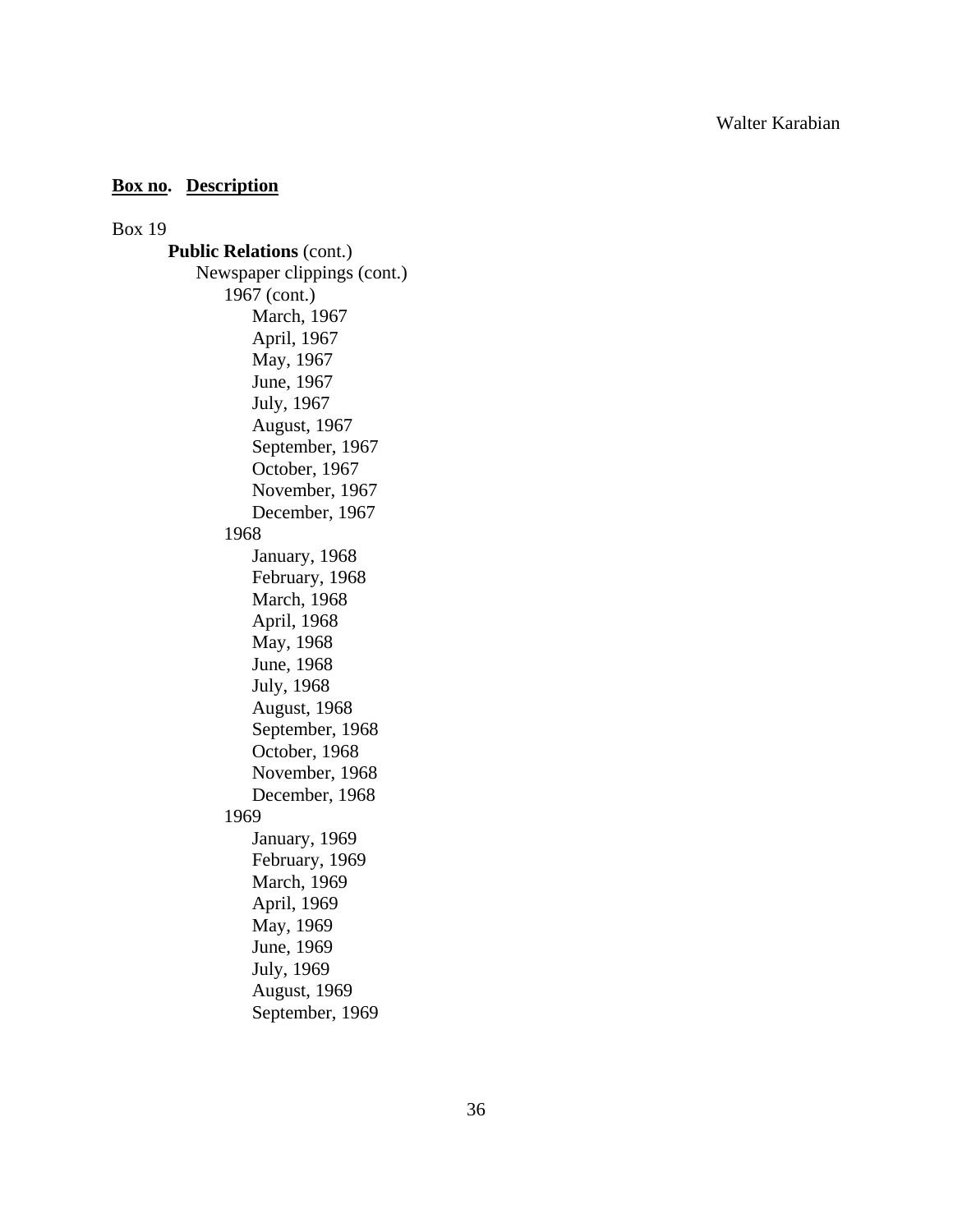| Box $19$ (cont.)                |  |
|---------------------------------|--|
| <b>Public Relations (cont.)</b> |  |
| Newspaper clippings (cont.)     |  |
| 1969 (cont.)                    |  |
| October, 1969                   |  |
| November, 1969                  |  |
| <b>Box 20</b>                   |  |
| 1970                            |  |
| January, 1970                   |  |
| February, 1970                  |  |
| March, 1970                     |  |
| April, 1970                     |  |
| May, 1970                       |  |
| June, 1970                      |  |
| July, 1970                      |  |
| <b>August, 1970</b>             |  |
| September, 1970                 |  |
| October, 1970                   |  |
| November, 1970                  |  |
| December, 1970                  |  |
| 1971                            |  |
| January, 1971                   |  |
| February, 1971                  |  |
| March, 1971                     |  |
| April, 1971                     |  |
| May, 1971                       |  |
| June, 1971                      |  |
| July, 1971                      |  |
| <b>August</b> , 1971            |  |
| September, 1971                 |  |
| October, 1971                   |  |
| November, 1971                  |  |
| December, 1971                  |  |
| 1972                            |  |
| 1973                            |  |
| January, 1973                   |  |
| February, 1973                  |  |
| March, 1973                     |  |
| April, 1973                     |  |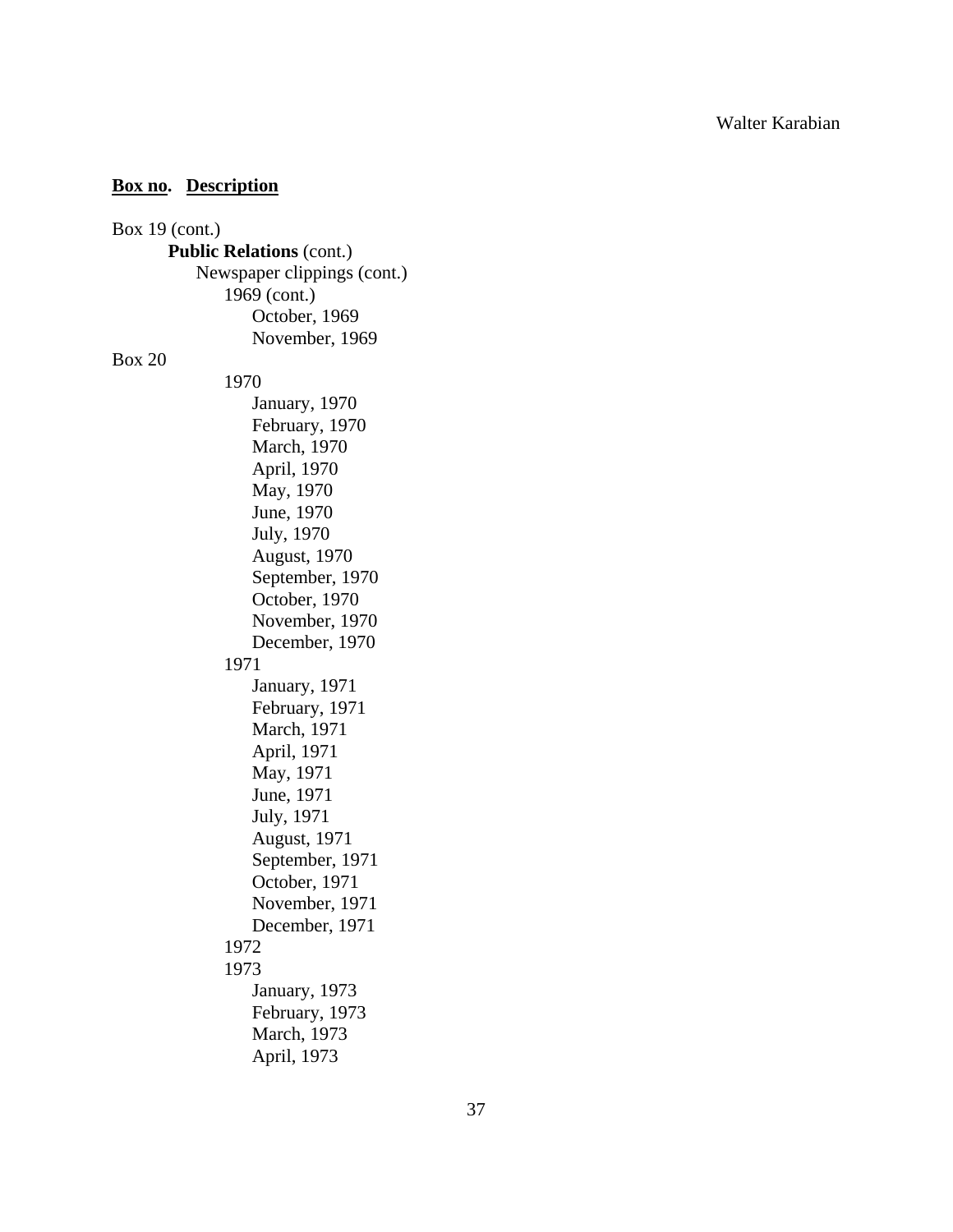## **Box no. Description**

Box 21 **Public Relations** (cont.) Newspaper clippings (cont.) 1973 (cont.) May, 1973 June, 1973 July, 1973 August, 1973 September, 1973 October, 1973 November, 1973 December, 1973 1974 January, 1974 February, 1974 March, 1974 April, 1974 May, 1974 June, 1974 July, 1974 August, 1974 September, 1974 October, 1974 1975-1985 Undated (2 folders) Press conferences 1972 (Reel-to-reel tape) [in box 25] 1974 (Reel-to-reel tape) [in box 25] Press releases and public relations mailers 1967 (2 folders) 1968 (2 folders) 1969 Box 22 1970 (2 folders) 1971 (2 folders) 1972 (2 folders) 1973

1974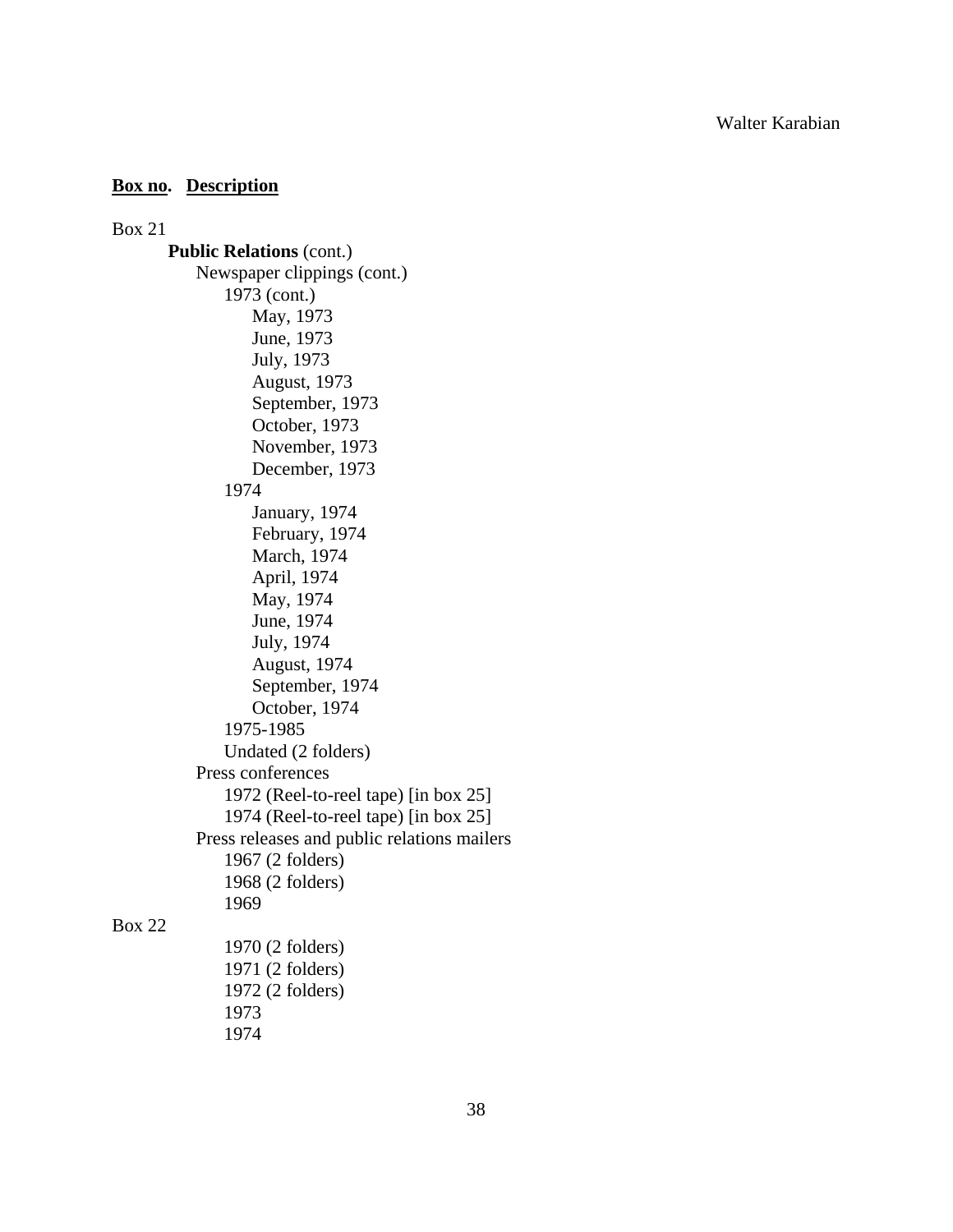Box 22 (cont.) **Public Relations** (cont.) Capitol Reports, 1967-1972 Recommended reading list, undated Weekly columns, 1971-1972 **Mailers**  1967-1972 1973 (2 folders) 1974 Radio and television Correspondence, 1969-1974 (2 folders) Editorial reply (Reel-to-reel tape), 1974 [in box 25] Editorial reply on 65 mph bill (Reel-to-reel tape), 1974 [in box 25] Reply to KFWB editorial (Reel-to-reel tape), 1973 [in box 25] Reply to KNX editorial (Reel-to-reel tape), 1974 [in box 25] Tape transcripts, 1970 **Statements**  General, 1973 Postal facilities, 1973 Box 23 **Photographs** Walter Karabian General, undated Family, 1960-1967 and undated Hunting and fishing, 1968 and undated Portraits, 1967-1984 and undated [2 oversize portraits shelved in map case 1, drawer 1] Campaign photographs, 1966-1974 and undated (2 folders) Comical photographs, undated Legislative work General, 1967-1974, and undated (4 folders) California Air National Guard Legislative Tour, 1967 Capitol Building, undated People Richard Alatorre, 1991 and undated Willie Brown, 1974-1989 and undated Cesar Chavez, undated Jim Corral, undated Israeli Ambassador Simcha Dinitz, 1973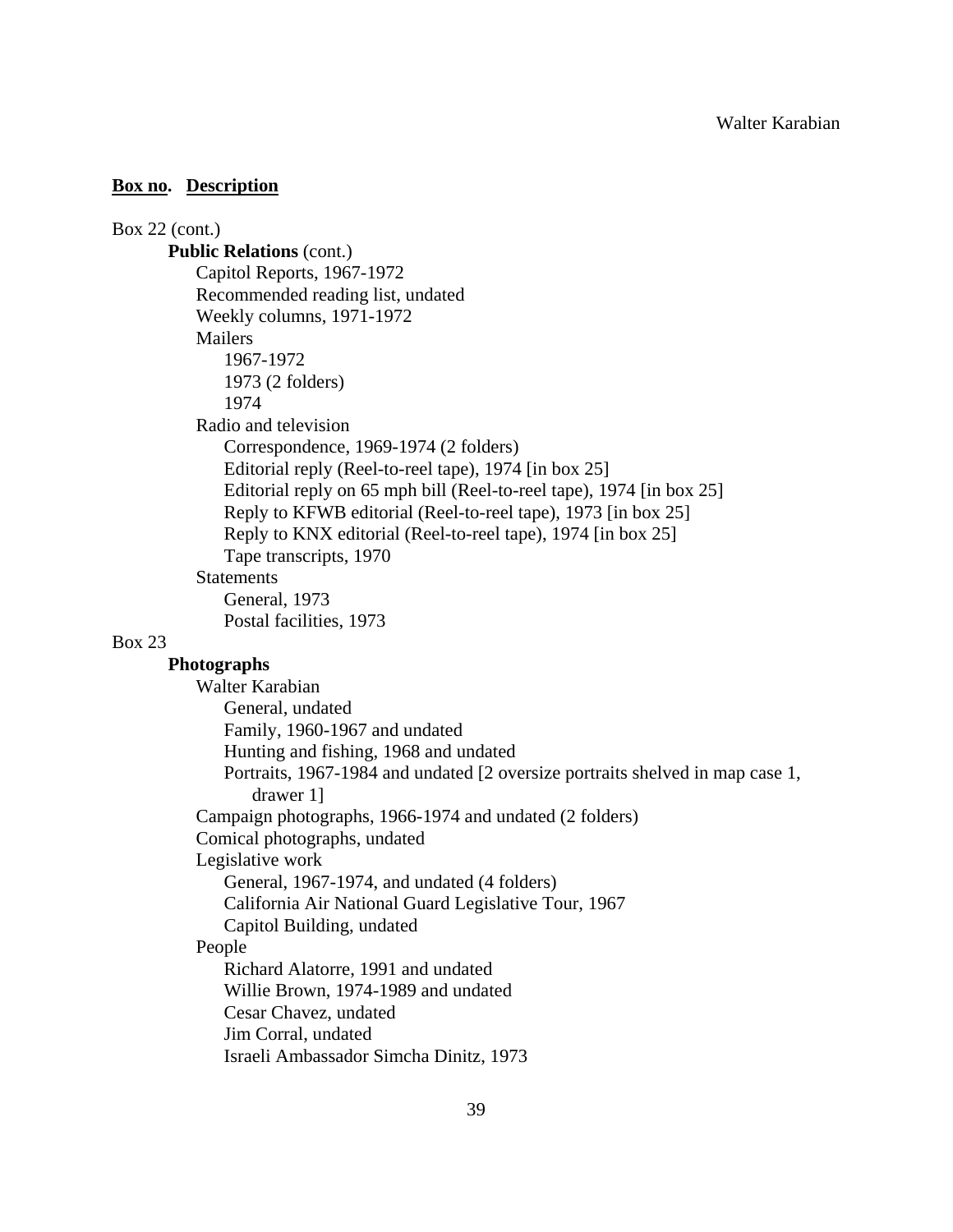## **Box no. Description**

Box 23 (cont.) **Photographs** (cont.) People (cont.) Dale Doig, undated Jane Fonda, undated Kenneth Hahn, undated Ethel Kennedy, undated Eugene McCarthy, undated Frank Moss, undated Edmund Muskie, 1971 and undated Ralph Nader, 1969 Tip O'Neil, undated Ronald Reagan, undated Sergeant Shriver, undated Al Song, undated Art Torres, undated Earl Warren, undated Travel China, 1985 Israel, 1971 U.S.S.R., 1974 Negatives, undated Slides, undated Box 24 **Artifacts** 

 Stamps, undated License plates, 1980-1983 and undated **Campaign materials** Campaign artifacts Buttons, undated Potholders, undated

## Box 25

**Legislative files**  Legislation Card indexes, 1967-1974